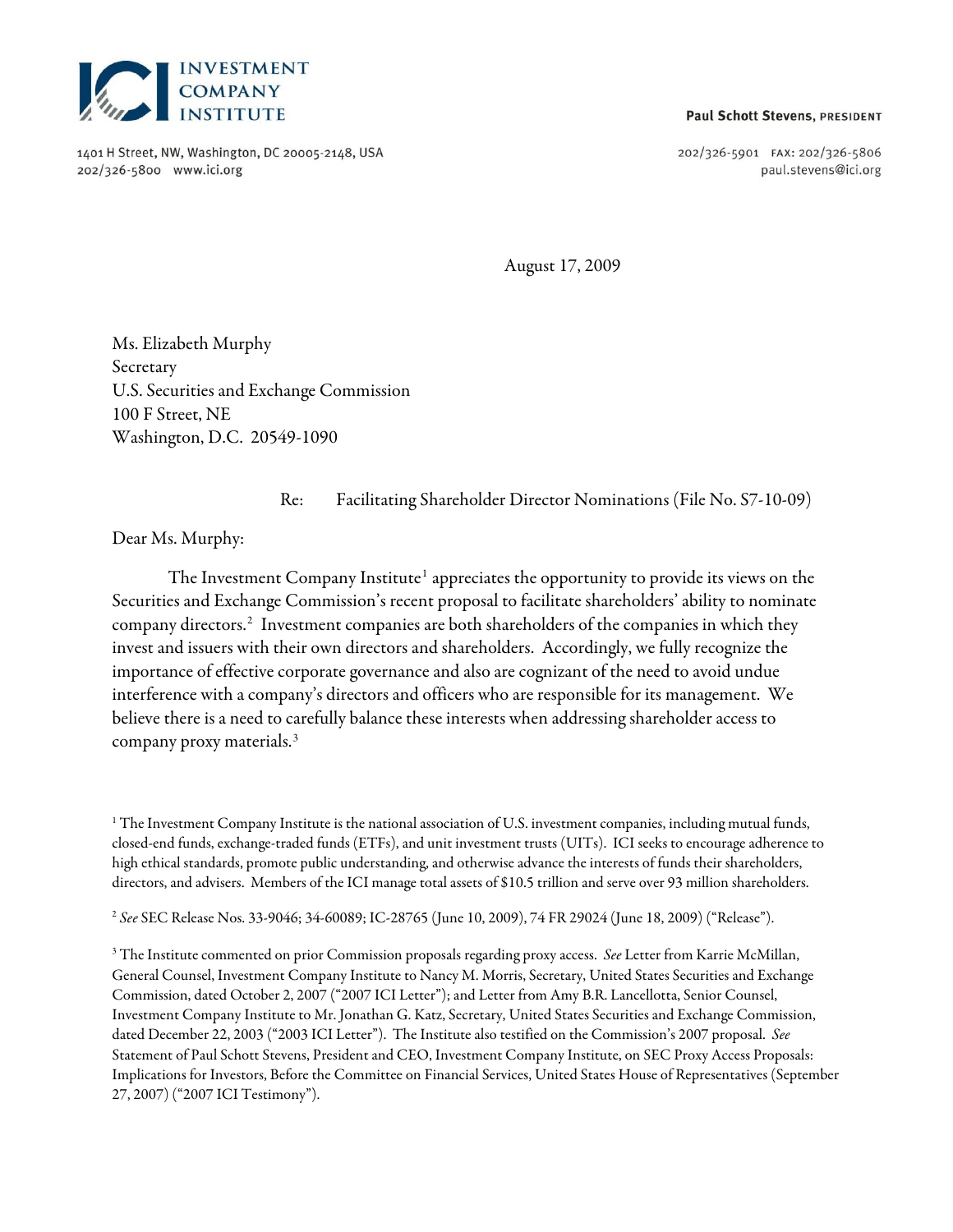Ms. Elizabeth Murphy August 17, 2009 Page 2 of 24

The Commission's proposal has far reaching implications for the relationship between public companies and their shareholders. In general, we believe that the public interest will be served by allowing shareholders who meet appropriate eligibility criteria to submit bylaw amendments concerning director nomination procedures on a public operating company's proxy statement. Longterm shareholders with a significant stake in a company have a legitimate interest in having a voice in the company's corporate governance procedures. Institute members, like other institutional investors, use a variety of methods to enhance shareholder value. The ability to submit bylaw amendments concerning director nomination procedures could prove to be a useful additional tool for this purpose.

Importantly, the ability to gain access to a company's proxy statement should not be so unfettered as to permit shareholders to use the company's proxy machinery to further parochial or short-term interests that are not shared by the company's other shareholders. Care therefore should be taken to craft a regulatory framework in a way that helps to assure that the interests of shareholder proponents are aligned with those of long-term shareholders. To help achieve this goal, we recommend that only shareholders (or groups of shareholders) who own 5 percent or more of a company's securities for at least one year be permitted to submit bylaw amendments regarding director nomination procedures.

We further recommend that the Commission not adopt proposed Rule 14a-11 at this time. Requiring all public companies to permit shareholders to use the company's proxy machinery to nominate directors would force implementation of a dramatic change through a one-size-fits-all approach. Instead, the Commission first should permit shareholders and company management to work together to tailor companies' governing documents through bylaw amendments to suit the specific interests of the company and its shareholders. This approach also will have the benefit of acknowledging and building upon developments in state law regarding proxy access. However, if the Commission determines to go forward with adopting Rule 14a-11, we recommend that only shareholders (or groups of shareholders) of operating companies who own at least 10 percent of a company's securities for at least two years be permitted to nominate directors on a company's proxy statement.

As proposed, the Commission's sweeping new proxy access requirements would apply to investment companies. Yet disappointingly, the Release provides no indication that the Commission has analyzed the need for proxy access requirements for investment companies or, if there is such a need, how the requirements should work. The current proposal does not account for the most prevalent types of investment company boards—unitary or cluster boards—or for other important differences between investment companies and operating companies. In addition, it does not appear that the Commission sufficiently considered investment companies when conducting empirical analysis in connection with the proposal. Accordingly, we recommend that the Commission exclude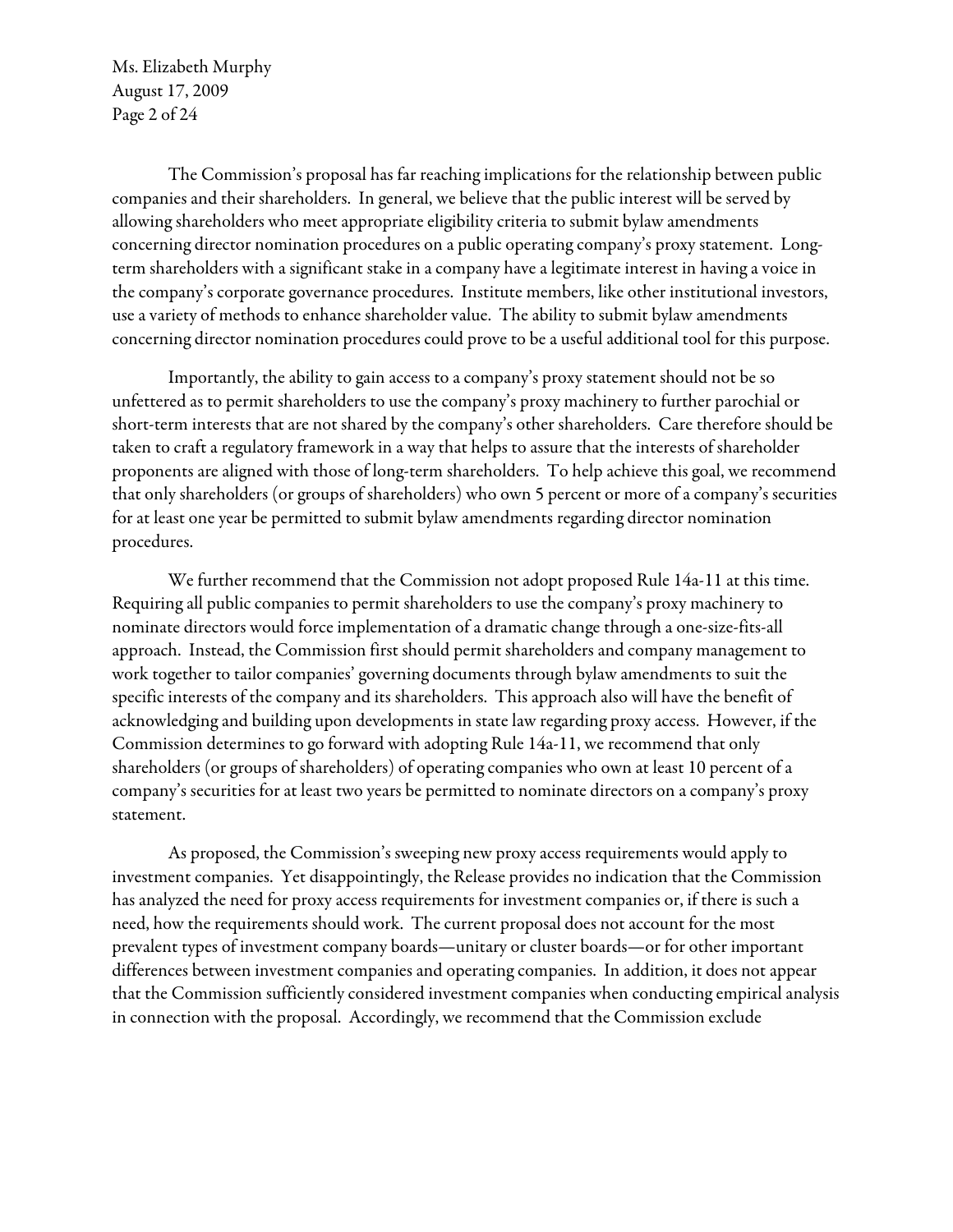Ms. Elizabeth Murphy August 17, 2009 Page 3 of 24

 $\overline{a}$ 

investment companies $^4$  $^4$  from this proposal and instead consider whether a proxy access proposal should apply to investment companies at all, and if so, how it could craft a new proposal better suited to the unique attributes of investment companies.

Our specific comments on the proposal include the following, all of which are discussed in greater detail below:

- Access to the company's proxy statement for shareholder proposals related to bylaw amendments should be limited to shareholders with a significant ownership interest for an extended period of time, and who have acquired shares without the intent of changing or influencing control of the issuer; and
- Direct access to a company's proxy statement for the purpose of nominating directors should not be permitted at this time.
- • If the Commission nevertheless chooses to permit direct access to a company's proxy statement to nominate directors:
	- o Access to a company's proxy statement should be limited to shareholders who have acquired shares without the intent of changing or influencing control of the issuer;
	- o Access should be predicated on a significant ownership interest;
	- o All members of a shareholder nominating group should have continuously and beneficially held the company's voting securities for an extended period of time;
	- o Companies should be required to include no more than one shareholder nominee;
	- o Nominating shareholders should be required to disclose their motivation for nominating a particular candidate;
	- o Companies should be permitted to provide shareholders with the ability to vote for the entire company-recommended slate by checking one box; and
	- o Nominating shareholders should have liability for their statements, and companies should be shielded from liability for those statements.

<span id="page-2-0"></span><sup>4</sup> Our recommendation encompasses open-end investment companies, closed-end investment companies, exchange-traded funds ("ETFs"), and business development companies ("BDCs"), which will be referred to collectively as "investment companies" or "funds" in this letter.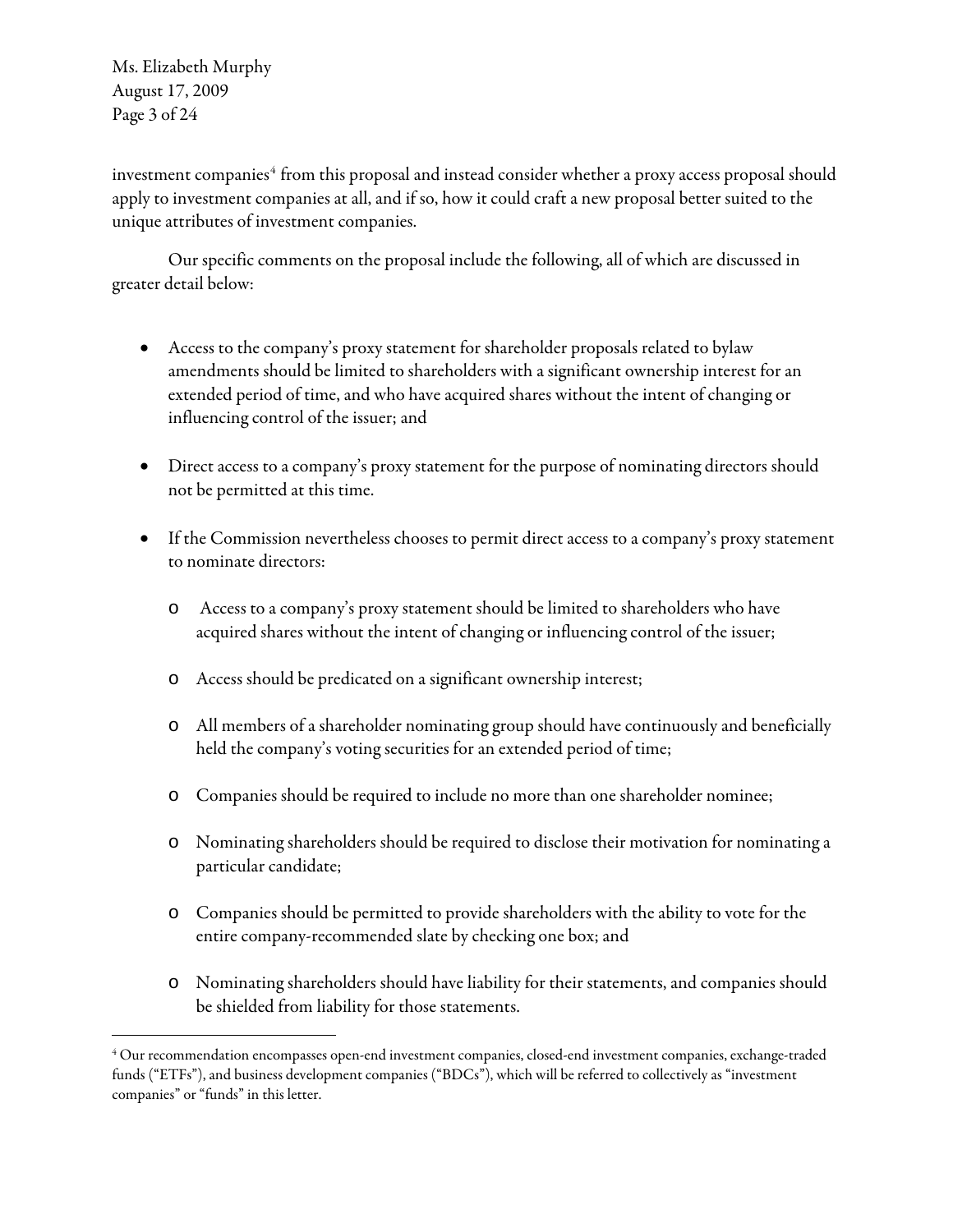Ms. Elizabeth Murphy August 17, 2009 Page 4 of 24

> • Investment companies should be excluded from any final proxy rules regarding director nominations or related bylaw provisions and the Commission should consider whether to craft a new proposal better suited to the unique operational attributes of investment companies that is grounded in empirical analysis.

### I. Proposed Bylaw Amendments under Rule 14a -8

Rule 14a-8, the shareholder proposal rule, currently allows a company to exclude from its proxy statement a shareholder proposal that relates to a nomination or an election for membership on the company's board of directors or a procedure for such nomination or election. Under the proposal, shareholders would be permitted, under certain circumstances, to require companies to include in company proxy materials proposals that would amend, or that request an amendment to, a company's governing documents regarding nomination procedures or disclosures related to shareholder nominations, provided the proposal does not conflict with proposed Rule 14a-11[5](#page-3-0) or applicable state law.

A shareholder proponent would be required to have continuously held at least \$2,000 in market value, or 1 percent, of the company's securities entitled to be voted on the proposal for a period of at least one year prior to submitting the proposal. A proponent could propose binding or nonbinding bylaw proposals and could suggest nomination procedures that are less, but not more, stringent than those established by Rule 14a-11. Such a proposal could be excluded if it conflicts with state law.

Investment companies are significant investors in operating companies. $\rm^6~$  $\rm^6~$  $\rm^6~$  They serve as stewards for the interests of fund shareholders and use a variety of methods to seek to enhance shareholder value. These methods include, among others, voting proxies for the securities funds hold in a manner consistent with the funds' investment objectives and policies and engaging in ongoing dialogue with management of the companies in which they invest. As we have indicated previously, to have in reserve the ability to submit bylaw amendments concerning director nomination procedures could prove to be a valuable additional means for enhancing shareholder value.<sup>[7](#page-3-2)</sup>

The Release requests comment on whether alternative thresholds would be more appropriate for purposes of submitting a shareholder proposal under Rule 14a-8(i)(8). The Commission should not facilitate use of the company's proxy machinery by shareholders who might seek to pursue objectives not shared by the company's other shareholders. We believe that the proposed threshold of \$2,000 in market value, or 1 percent, of the company's securities is far too low and would do just that.

<span id="page-3-0"></span> $5$  Rule 14a-11, as discussed more fully in Section II below, would create a federal right for certain shareholders to nominate directors on a company's proxy statement.

<span id="page-3-1"></span> $^6$  Investment companies hold about 25 percent of the equity securities of U.S. companies.

<span id="page-3-2"></span><sup>7</sup> See 2007 ICI Testimony.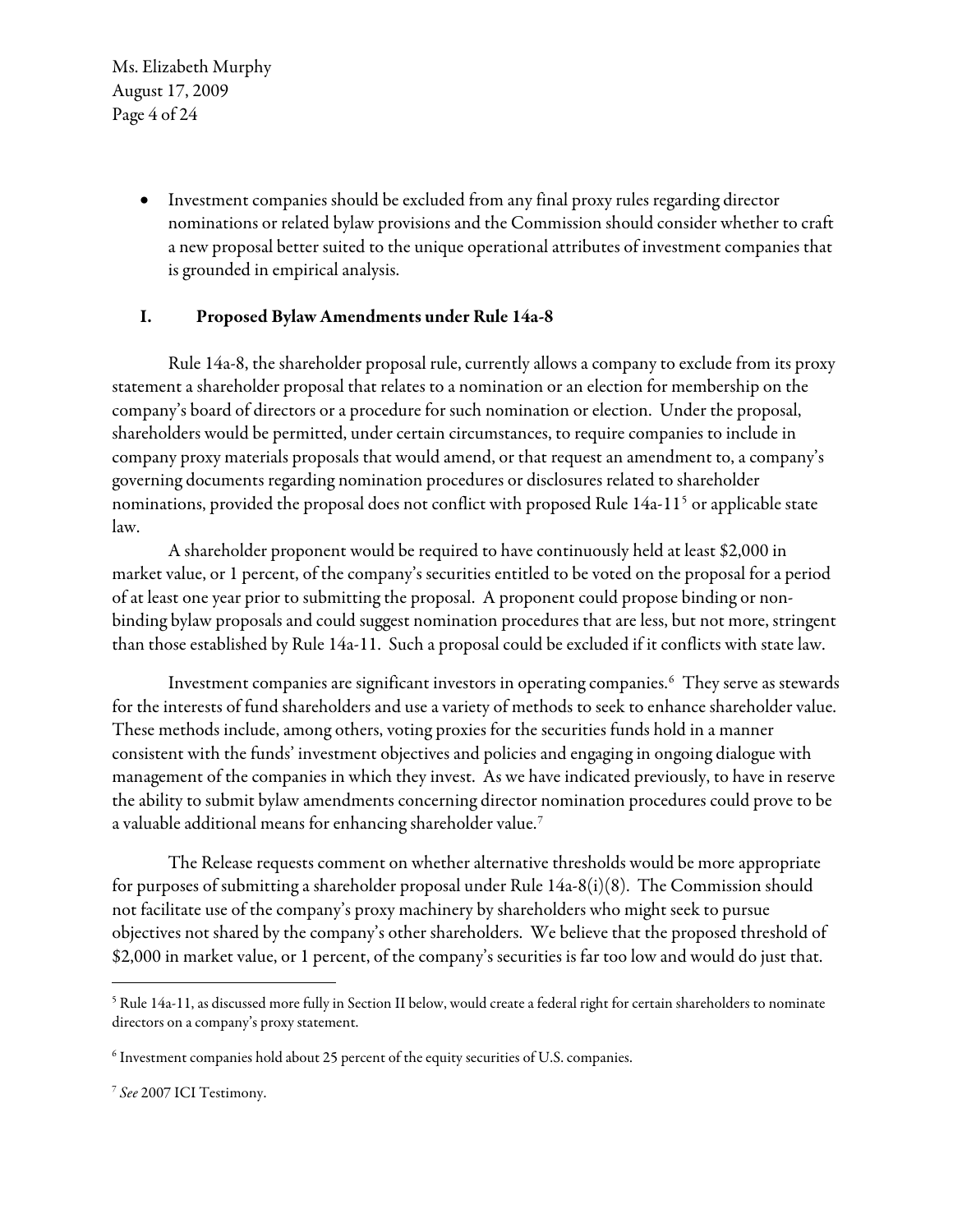Ms. Elizabeth Murphy August 17, 2009 Page 5 of 24

 $\overline{a}$ 

To help assure that the interests of shareholder proponents are aligned with those of long-term shareholders, we recommend that the Commission require that shareholders be permitted to submit bylaw amendments regarding director nomination procedures only if they own 5 percent or more of a company's securities for at least one year. [8](#page-4-0)

Under the proposal, no new disclosures would be required from a shareholder submitting a proposal to amend, or requesting an amendment to, a company's governing documents. We oppose this approach because we believe that the company and the Commission should be provided relevant information about the proponent. In particular, we support the application of disclosure requirements along the lines of those in proposed Rule 14a-19, which would help make known whether proponents are seeking bylaw amendments to serve their own interests or the interests of long-term shareholders.<sup>[9](#page-4-1)</sup> We also recommend requiring proponents of this type of shareholder proposal to state that they do not hold and have not acquired shares for the purpose of or with the effect of influencing or changing control of the company or to gain more than a limited number of seats on the board. Any shareholder with such intent should use the existing mechanisms under the federal securities laws for mounting a proxy contest and bear the related costs. Further, we recommend that the Commission take steps to make clear that the nominating shareholder, not the company, will have liability for any false or misleading statements in information provided by the shareholder that is then included in the company's proxy statement.

#### II. Shareholder Director Nominations Under Proposed Rule 14a-11

We oppose, at this time, the proposal to create a federally-mandated right and process for shareholders to nominate directors on a company's proxy statement. While we agree that the Commission should remove impediments in the federal securities laws that prevent a shareholder from recommending changes to a company's bylaws to permit shareholder nominees, the Commission should not additionally establish a uniform national regime for all operating companies. Rather, the Commission should facilitate the ability of shareholders and companies to work together to tailor companies' governing documents to suit the specific interests of the company and the shareholders. This approach has the benefit of accommodating recent state corporate law developments,<sup>[10](#page-4-2)</sup> and

<span id="page-4-0"></span> $^8$  Based on the Institute's analysis, we estimate that 38 mutual fund complexes had 620 holdings that were 5 percent or more in both the fourth quarter of 2007 and the fourth quarter of 2008 (i.e., a one-year holding period).

<span id="page-4-1"></span><sup>9</sup> The disclosure requirements for shareholder proponents under Rule 14a-8 should reflect the modifications to Rule 14a-19 discussed in Section II below.

<span id="page-4-2"></span> $10$  See, e.g., Section 112 of Delaware General Corporation Law (permitting a Delaware corporation to adopt a bylaw that specifies the circumstances under which shareholders would have access to the corporation's proxy materials to nominate directors). See also Remarks at Conference on Shareholder Rights, the 2009 Proxy Season, and the Impact of Shareholder Activism, Speech by SEC Commissioner Troy A. Paredes, U. S. Securities and Exchange Commission, dated June 23, 2009; and Release at note 69.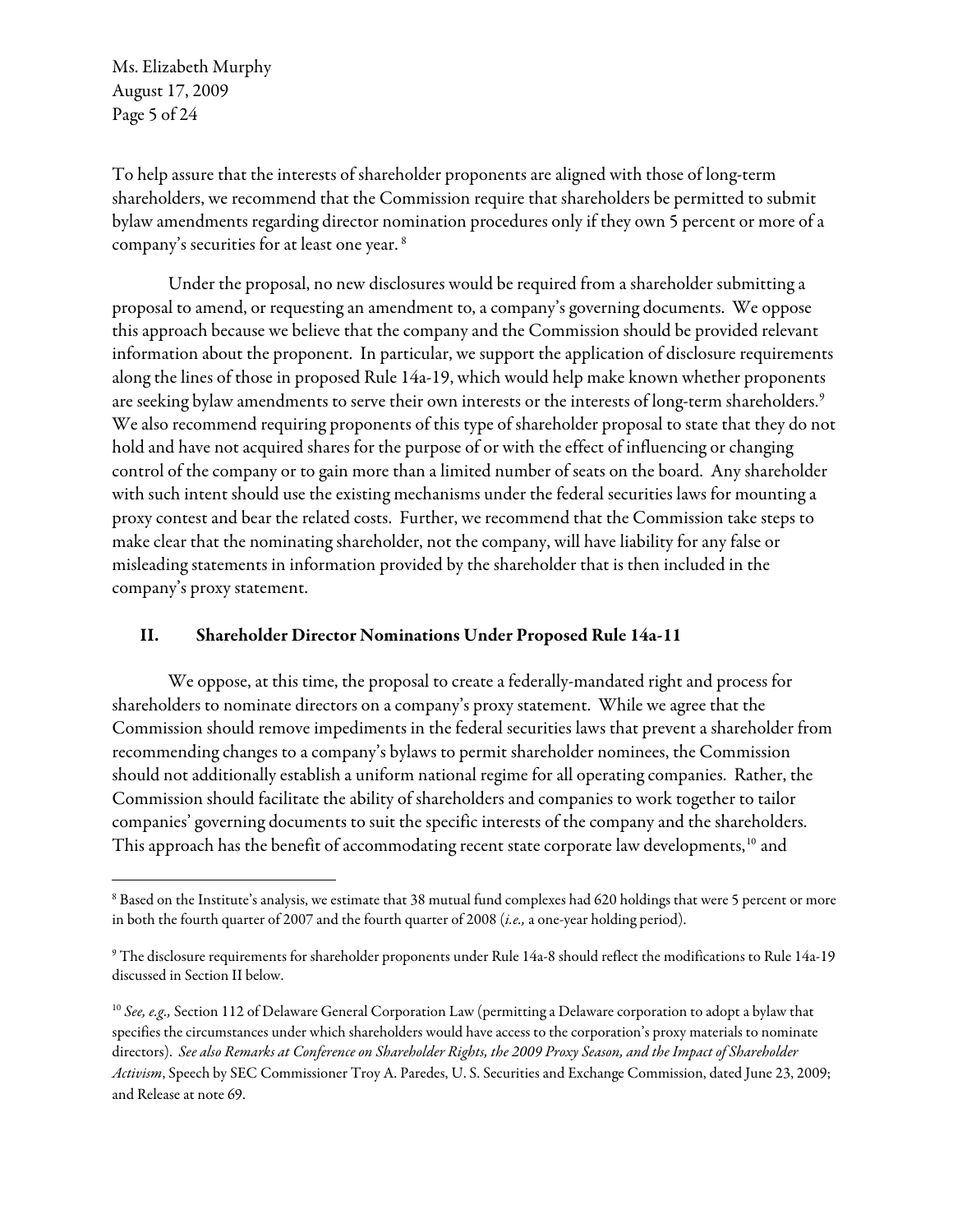Ms. Elizabeth Murphy August 17, 2009 Page 6 of 24

 $\overline{a}$ 

allowing firms to craft their own access regime.<sup>[11](#page-5-0)</sup> It also would relieve the Commission from having to devise intricate procedures for implementing access and from having to draw somewhat arbitrary lines to establish eligibility requirements. As a result, we do not believe that the Commission should adopt Rule 14a-11 at this time. If the Commission nevertheless determines to adopt Rule 14a-11, we recommend modifying it as discussed below.

### A. Eligibility Requirements

Under the proposal, to be included, a nominee would have to be submitted by a shareholder or group of shareholders ("shareholder proponents") who: (i) have continuously held for at least one year either 1 percent, 3 percent, or 5 percent of the company's securities, as applicable,<sup>[12](#page-5-1)</sup> that are entitled to be voted on the election of directors at the shareholder meeting; (ii) intend to hold those securities through the date of the subject election of directors; (iii) did not acquire or hold the securities for the purpose of or with the effect of changing control of the company or to gain more than a limited number of seats on the board; and (iv) make certain disclosures, including about their relationships with the company.

Intent of Ownership. We strongly support the Commission's proposal to limit access to a company's proxy statement to shareholder proponents who do not hold or have not acquired shares "for the purpose of or with the effect of changing control of the company or to gain more than a limited number of seats on the board." This requirement will curb abusive use of a company's proxy machinery to indirectly mount a proxy contest. We recommend also denying access to the company's proxy statement to any shareholder proponent who seeks to "influence" control of the issuer. By doing so, proponents who, among other things, seek to make any material changes in the issuer's business or corporate structure would not be permitted to do so on the company's proxy statement at the expense of all shareholders.<sup>[13](#page-5-2)</sup> Our recommended approach is consistent with Rule 13d-1 under the Exchange

<span id="page-5-0"></span> $11$  Companies along with their shareholders may reach different conclusions in particular cases as to the advisability and parameters of proxy access on such considerations as company size, existing corporate governance policies, and investor characteristics.

<span id="page-5-1"></span><sup>&</sup>lt;sup>12</sup> The minimum ownership thresholds would be tiered based on the size of the company. Shareholders of large accelerated filers (those companies with aggregate worldwide market value of voting and non-voting common equity held by its nonaffiliates of \$700 million or more) would be required to own 1 percent of the company's securities; shareholders of accelerated filers (those companies with aggregate worldwide market value of voting and non-voting common equity held by its non-affiliates of \$75 million or more, but less than \$700 million) would be required to own 3 percent of the company's securities; and shareholders of non-accelerated filers (companies that do not meet the criteria for large accelerated filer or accelerated filer status) would be required to own 5 percent of the company's securities.

<span id="page-5-2"></span><sup>&</sup>lt;sup>13</sup> Shareholders whose purpose is to put forward a proposal that would result in any material change in the issuer's business or corporate structure are required to file a Schedule 13D.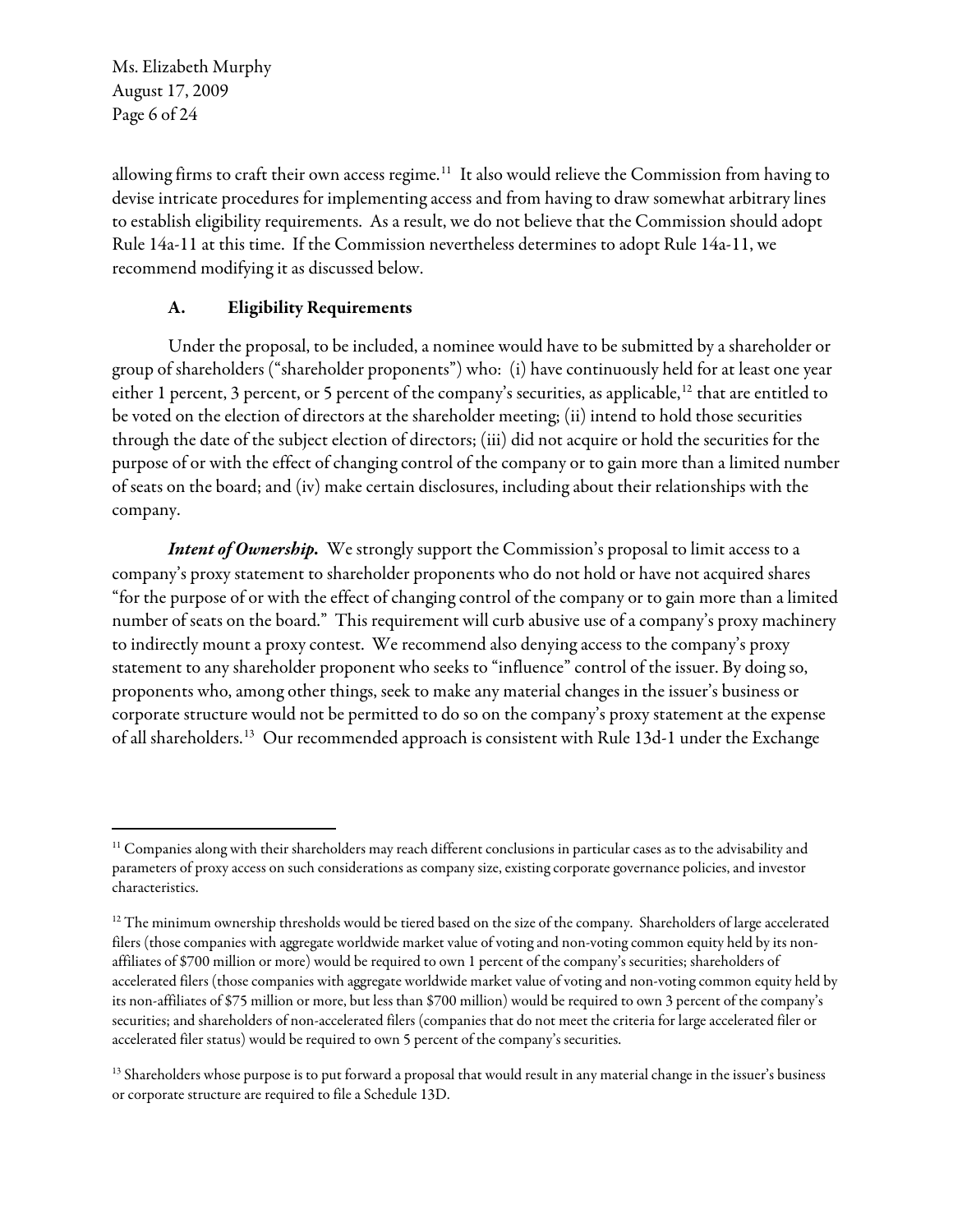Ms. Elizabeth Murphy August 17, 2009 Page 7 of 24

Act and prior Commission proposals on proxy access.<sup>[14](#page-6-0)</sup> It will be easier to administer and provide companies and shareholder proponents with more certainty.

Ownership Thresholds. Proxy access must be granted only to shareholders with a substantial ownership interest, so that their interests can reasonably be expected to align with those of other longterm shareholders. Unlike a fund's directors, these shareholders have no fiduciary obligation to act in the interests of other shareholders, and the federal securities laws do not provide other mechanisms to assure that they do so. The ownership thresholds must be sufficiently high to limit the circumstances under which a single investor is able to nominate a director, in order to decrease the likelihood of a nomination that might be designed to achieve objectives that could be inconsistent with the company's structure and objectives, and unrelated to effective board governance.<sup>[15](#page-6-1)</sup>

The Commission's proposed thresholds are not sufficiently high for these purposes. As the Commission points out, for each category of company the Commission studied (large accelerated filers, accelerated filers, and non-accelerated filers), a substantial number of companies in each category has at least one shareholder who meets the applicable ownership threshold and two or more shareholders that easily could aggregate their securities in order to meet the applicable ownership threshold.<sup>[16](#page-6-2)</sup> A very significant number of Institute members often have holdings of one, three, and five percent or more of the issuers in which they are invested.<sup>17</sup>

<span id="page-6-2"></span><sup>16</sup> See Release at pp. 46-48.

 $\overline{a}$ 

<span id="page-6-3"></span> $17$  Based on data from © CRSP University of Chicago and the Institute, we were able to examine portfolio holdings of 146 mutual fund complexes as of the fourth quarter of 2008. Based on this analysis, we estimate that 146 mutual fund complexes had a total of 11,055 holdings of 1 percent or more; 89 mutual fund complexes had a total of 3,395 holdings of 3 percent or more, and 61 mutual fund complexes had a total of 1,437 holdings of 5 percent or more of the U.S. companies in which they invest. In far fewer instances do they hold 10 percent or more of a portfolio company. At a 10 percent threshold, we estimate that 23 mutual fund complexes had a total of 269 holdings that met or exceeded the threshold. These figures demonstrate the effect of increasing the thresholds on the need for shareholders to work in a collaborative manner to obtain access to a company's proxy – a laudable goal that will protect the interests of long-term shareholders. (Of course, individual funds would need to determine that seeking access to a company's proxy to nominate a director is in the fund's best interests.)

<span id="page-6-0"></span><sup>&</sup>lt;sup>14</sup> See SEC Release No. 34-56160 (July 27, 2007), 72 FR 43466 (August 3, 2007) (proposed Rule 14a-8(i)(8)(ii)(B));and SEC Release No. 34-48626 (October 14, 2003), 68 FR 60784 (October, 23, 2003) (proposed Rule 14a-11(b)(3)).

<span id="page-6-1"></span><sup>&</sup>lt;sup>15</sup> A recent ICI study of proxy voting by investment companies found that sponsorship of shareholder proposals is fairly concentrated. For example, half of the 239 shareholder proposals offered at companies with shareholder meetings from July 1, 2006 to June 30, 2007 were sponsored by just five individuals. And while 19 labor unions submitted 186 shareholder proposals during the same period, three unions submitted half of these. As the study notes, "although diverse groups and individuals offer shareholder proposals, the majority of proposals are offered by a limited number of individuals and institutions whose interests do not necessarily represent those of all of a company's shareholders." Investment Company Institute, Proxy Voting by Registered Investment Companies: Promoting the Interests of Fund Shareholders, Research Perspective, Vol. 14, No. 1 (July 2008), at pp. 1 and 6-7.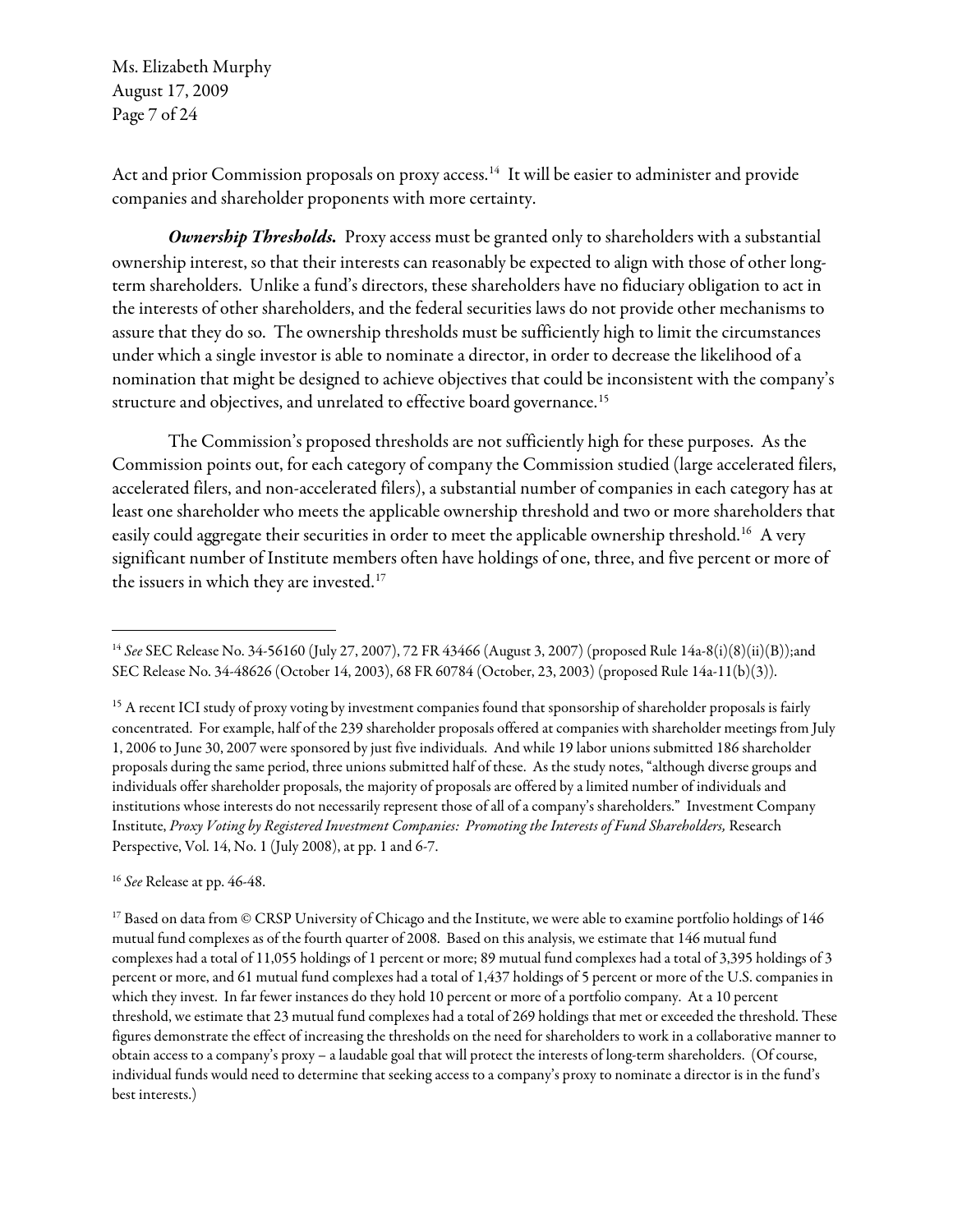Ms. Elizabeth Murphy August 17, 2009 Page 8 of 24

 $\overline{a}$ 

Given the major change in approach that the proposal represents from current requirements and the ease with which at least some investors will be able to reach the proposed thresholds, we strongly recommend that the Commission proceed cautiously by starting with a higher minimum threshold. A higher threshold would encourage shareholders to come together to effect change, better assuring that the company's proxy machinery would be used to advance the common interests of many shareholders in addressing legitimate concerns about the management and operation of the company. Accordingly, we recommend that shareholders who own at least ten percent of a company's securities for the required holding period be permitted to nominate directors on a company's proxy statement.<sup>18</sup>

The Release requests comment on whether eligibility should be conditioned on meeting the required ownership threshold by holding a net long position for the required time period. We believe it should and therefore we strongly recommend that the Commission make clear in any adopting release that shareholder proponents who borrow stock of an issuer may not count those shares toward meeting the ownership threshold or the holding period (discussed below) adopted by the Commission. Rather, beneficial ownership would be required to assure that the proponents truly are significant and longterm shareholders.

Holding Period. From what we can tell, the Commission did not analyze holding periods with respect to any issuers.[19](#page-7-1) We recommend that before adopting any final holding periods, the Commission first analyze relevant data. This analysis should help the Commission determine how best to achieve the policy goal of establishing a meaningful holding period that will further assure that the interests of shareholder proponents are aligned with the interests of long-term shareholders.<sup>[20](#page-7-2)</sup> We believe that a longer holding period than that proposed, such as two years, would provide greater assurance that shareholder proponents are committed to the long-term mission of the company, rather

<span id="page-7-0"></span><sup>&</sup>lt;sup>18</sup> We recommend a higher ownership threshold for Rule 14a-11 than for Rule 14a-8 because the more unfettered access provided by 14a-11 should be coupled with a higher floor. In addition, we believe a single threshold is preferable to tiered thresholds because it will be easier to administer, particularly given the prospect of fluctuations in market value and company mergers.

<span id="page-7-1"></span><sup>&</sup>lt;sup>19</sup> The Release details the varying views of commenters on the Commission's 2003 proposal with respect to the appropriate holding period, and summarily concludes that the Commission believes "that a one-year holding requirement would be sufficient to appropriately limit use of Rule 14a-11 to long-term shareholders without placing an undue burden on shareholders seeking to use the rule." See Release at p. 51.

<span id="page-7-2"></span><sup>&</sup>lt;sup>20</sup> Based on the Institute's analysis, we estimate that 38 mutual fund complexes had 620 holdings that were 5 percent or more in both the fourth quarter of 2007 and the fourth quarter of 2008 (i.e., a one-year holding period). At a 10 percent threshold and a one-year holding period requirement, we estimate that 13 mutual fund complexes had 63 holdings of U.S. companies. For a two-year period (2006-2008) and 5 percent threshold, we estimate that 28 mutual fund complexes had 370 holdings. For a two-year holding period and 10 percent threshold, we estimate that 8 mutual fund complexes had 28 holdings.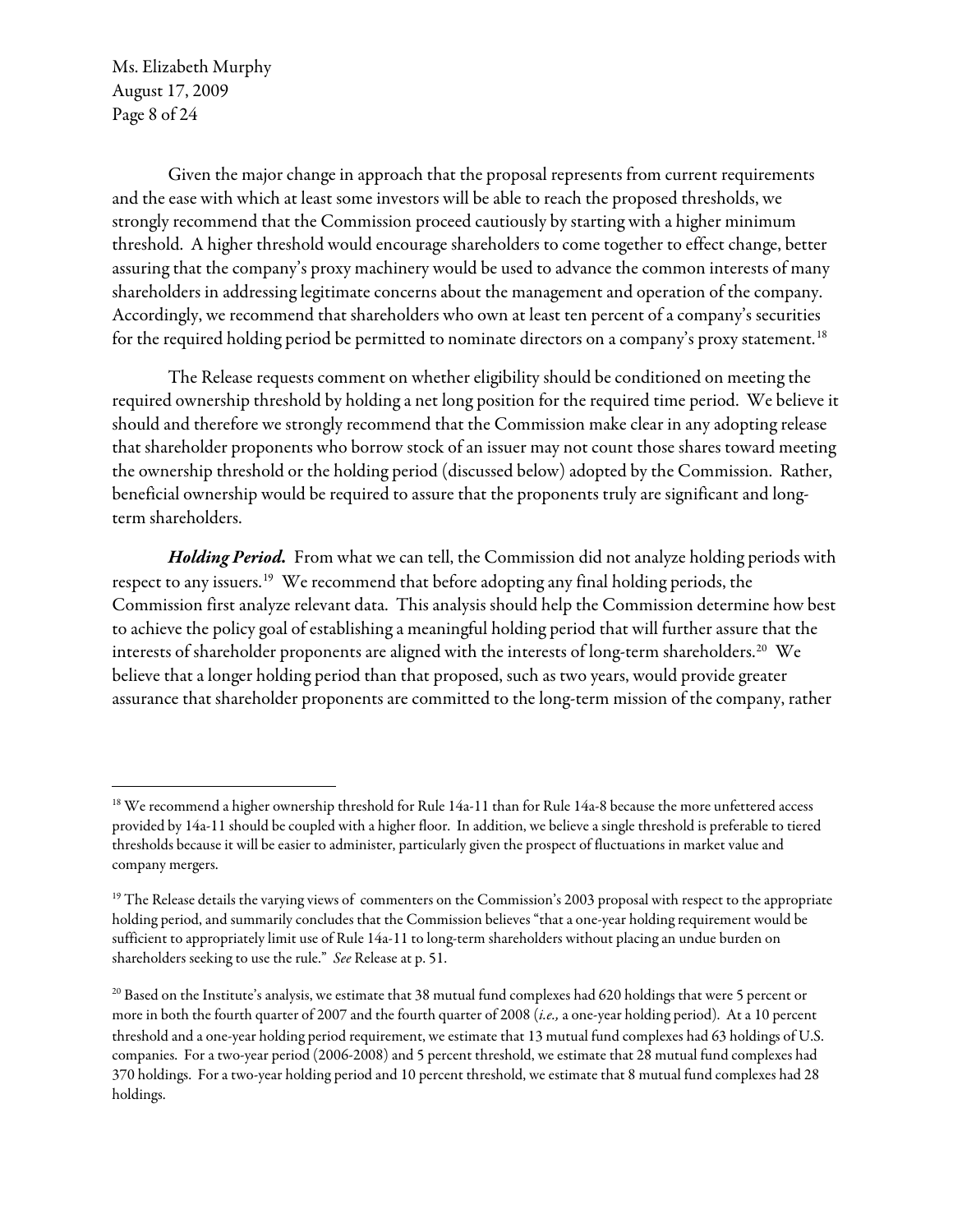Ms. Elizabeth Murphy August 17, 2009 Page 9 of 24

than seeking an opportunity for personal gain and quick profits at the company's and other shareholders' expense.<sup>[21](#page-8-0)</sup>

# B. Maximum Number of Shareholder Nominees

The Commission has proposed requiring companies to include no more than one shareholder nominee or the number of nominees that represents 25 percent of the company's entire board, whichever is greater. The Release asks if it is appropriate to include a limitation on the number of shareholder director nominees and whether the proposed maximum percentage of shareholder nominees is appropriate. We strongly recommend permitting no more than one shareholder nominee. Permitting shareholders to have their director nominees included in a company's proxy materials is unprecedented. Given its novelty, it is appropriate to limit the number of nominees to one. This approach will lessen the chances that a well-functioning, dedicated board will be disrupted by shareholder nominated directors pursuing narrow interests not shared by other shareholders.

The Release also requests comment on whether, in the case of a staggered board, the maximum number of shareholder nominees should be based on the number of directors to be elected rather than the overall board size. We recommend basing the maximum number of shareholder nominees on the number of directors to be elected, which would address our concerns regarding the potential for multiple shareholder nominees disrupting the board's smooth functioning.

We also recommend counting shareholder nominated directors as such for at least three years against the rule's limitations. It typically takes some time for a director to become knowledgeable about a business and fully contribute to the work of the board. It would assist the smooth functioning of the board if one shareholder nominee was given adequate time to become acclimated before another shareholder nominee could join the board.

# C. Timing of Submitting Nominees

 $\overline{a}$ 

The Commission has proposed requiring any company to include in its proxy statement and form of proxy the nominee(s) of the first shareholder proponent from which it receives timely notice of intent to nominate a director, up to and including the total number of shareholder nominees required to be included by the company. The Release requests comment on whether this "first in" approach is appropriate. We believe that it would be fairer to permit the shareholder or group of shareholders with the most significant stake in the company to put forward its nominee. Such a standard would

<span id="page-8-0"></span><sup>&</sup>lt;sup>21</sup> We note that most investment companies are long-term holders of the securities in which they invest. Based on the Institute's analysis, we estimate that 162 fund complexes held shares of 3,037 U.S. companies for at least two years over the period from the fourth quarter of 2006 to the last quarter of 2008. Others that have examined the issue of proxy access have concluded that a two-year holding period would be appropriate. See, e.g., The Council of Institutional Investors Corporate Governance Policies, Section 3.2, which can be accessed at [http://www.cii.org/UserFiles/file/council percent20policies/CII](http://www.cii.org/UserFiles/file/council%20policies/CII%20Full%20Corp%20Gov%20Policies%205-7-09.pdf)  [percent20Full percent20Corp percent20Gov percent20Policies percent205-7-09.pdf](http://www.cii.org/UserFiles/file/council%20policies/CII%20Full%20Corp%20Gov%20Policies%205-7-09.pdf).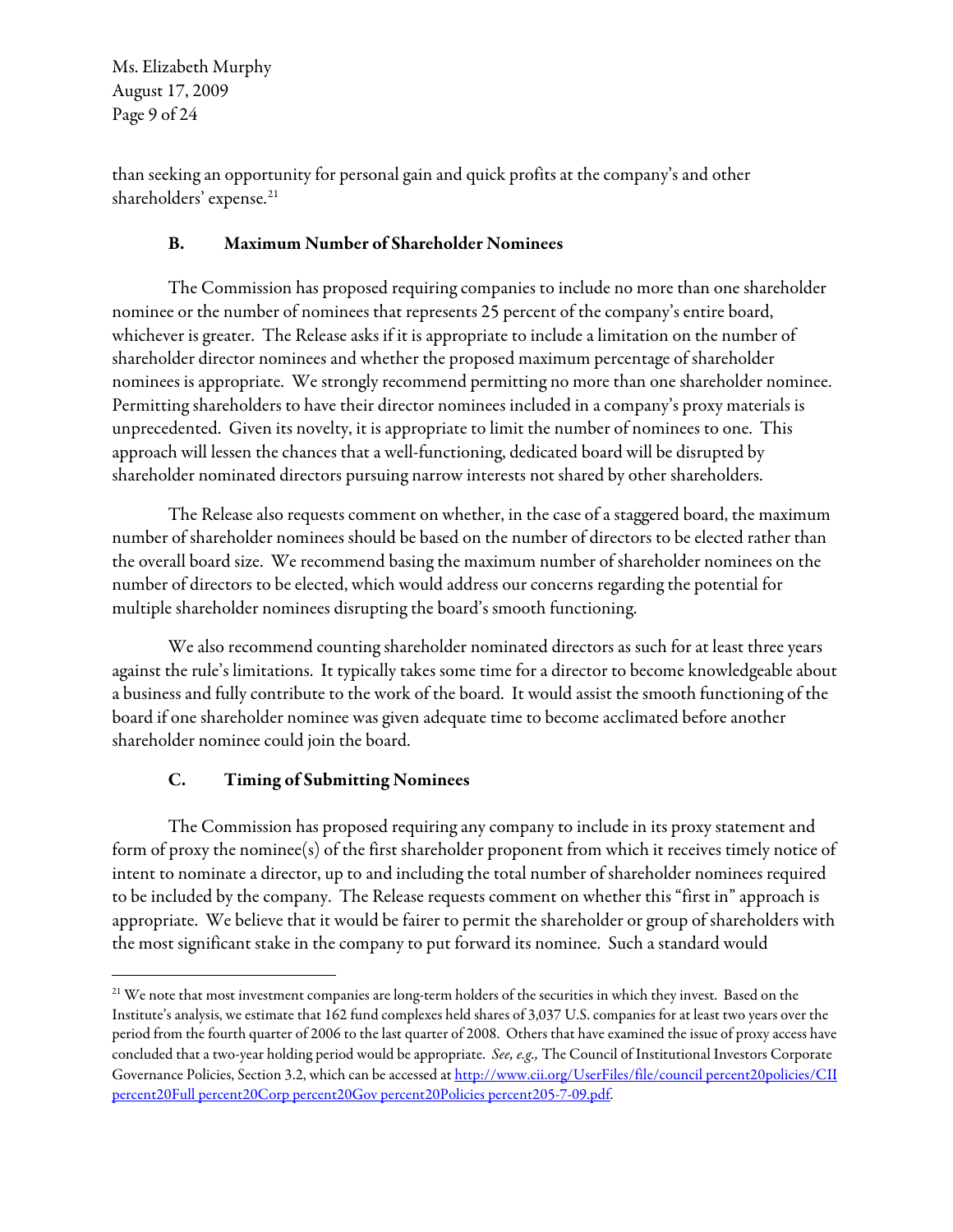Ms. Elizabeth Murphy August 17, 2009 Page 10 of 24

encourage shareholders to work together to effect change. In addition, it would not be difficult for a company to administer, provided that nominees are required to be submitted sufficiently in advance of the meeting, and shareholder proponents are required to provide companies with a written statement from their record holder verifying the number of shares beneficially owned.<sup>[22](#page-9-0)</sup>

# D. Notice and Disclosure Requirements for Shareholder Proponents

To submit a nominee for inclusion in a company's proxy statement and form of proxy, a nominating shareholder or group would have to (i) provide a notice on Schedule 14N to the company of its intent to require the company to include that shareholder's or group's nominee(s) in the company's proxy materials and (ii) file the notice with the Commission on the date it is provided to the company.

The Release requests comment on whether the proposed content requirements of the shareholder notice on Schedule 14N are appropriate. While we generally support the proposed notice and disclosure requirements, we recommend adding a requirement that nominating shareholders disclose their motivation in seeking a nomination (e.g., to gain publicity for a particular policy issue)<sup>[23](#page-9-1)</sup> and any formerly recommended nominees (including how many such nominees and their identities). We believe this is pertinent information that the Commission and the company should be provided to assist them in evaluating the intent of the shareholder proponent.

In addition, we particularly support the proposed requirement that Schedule 14N include a written statement from the record holder of the shares beneficially owned by the nominating shareholder verifying that, as of the date of the shareholder notice on Schedule 14N, the shareholder continuously held the minimum required of securities for the requisite time period.<sup>[24](#page-9-2)</sup> Such a requirement is essential given that shares are typically held by brokers and banks in omnibus accounts. The prevalence of omnibus accounts, along with Commission rules<sup>[25](#page-9-3)</sup> prohibiting banks and brokerdealers from providing issuers with the names of certain shareholders, often makes it difficult, if not impossible, for issuers to verify the extent and length of their beneficial shareholders' ownership of company shares.

The Release also requests comment on whether the nominating shareholder or group and/or nominee should be required to disclose any meetings or contacts, including direct or indirect

<span id="page-9-0"></span><sup>&</sup>lt;sup>22</sup> See Item 5 of Schedule 14N.

<span id="page-9-1"></span><sup>&</sup>lt;sup>23</sup> This requirement also should apply to shareholder nominees.

<span id="page-9-2"></span><sup>&</sup>lt;sup>24</sup> See Item 5(a) of proposed Schedule 14N.

<span id="page-9-3"></span><sup>&</sup>lt;sup>25</sup> See Rules 14b-1 and 14b-2 under the Exchange Act.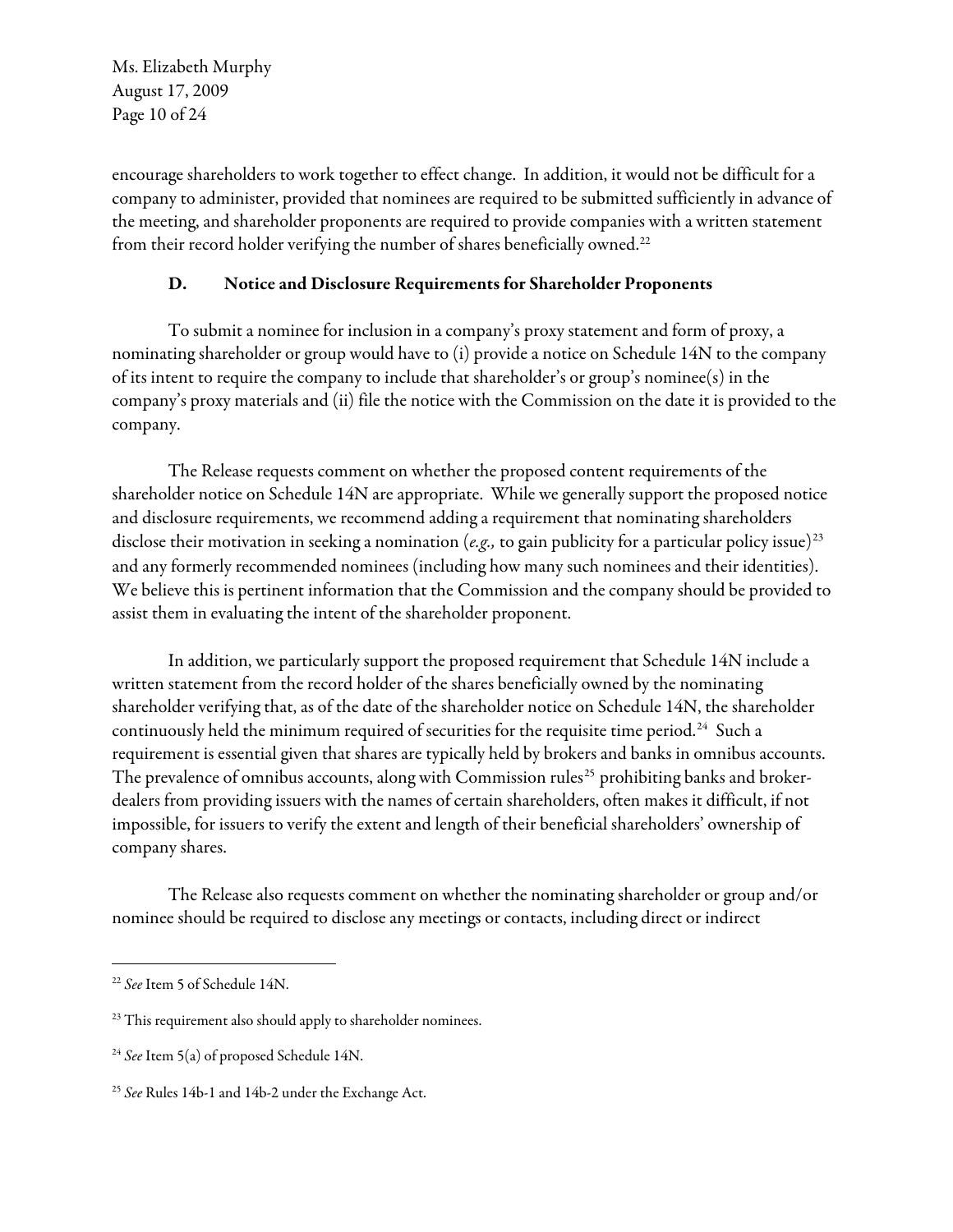Ms. Elizabeth Murphy August 17, 2009 Page 11 of 24

communication by the shareholder, with the management or directors of the company that occurred during the 12-month period prior to formation of any plans or proposals with respect to the nomination. We believe it is unnecessary and burdensome to require disclosure about all meetings or contacts with management that occurred during this period. Institutional investors frequently engage in discussions with management as part of their investment management process; it will be burdensome for these shareholders to keep records of all meetings or contacts with each company they communicate with simply because they may, sometime in the future, nominate a director. To avoid this recordkeeping burden, shareholders may choose to have fewer of these informal discussions, which seems at odds with the Commission's intent to facilitate shareholder communication with management. In addition, requiring such broad disclosure will capture irrelevant information, such as management-shareholder investment meetings that have no relation to a future nomination. Therefore, we would oppose requiring this type of disclosure.

# E. Requirements for Company that Receives a Notice from Nominating Shareholders

Universal Proxy. Proposed Rule  $14a-4(b)(2)(iv)$  would require a company to include both company nominated and shareholder nominated directors on a single form of proxy. In the case of proxies with shareholder nominees, there will be more nominees listed than there are open directorships. The company would be allowed to indicate for each nominee whether the board recommends a vote "for" the nominee, but the company no longer would be permitted to provide shareholders with the ability to check a box and vote for the entire company-recommended slate. The Release requests comment on whether companies should provide shareholders the option of voting for the company's slate of nominees as a whole.

It is unclear, as a practical matter, how a firm tabulating a shareholder vote would treat any form of proxy that was voted for more directors than there are board positions. Neither existing Commission rules nor the proposal address this critical issue. Simplicity with respect to voting mechanics is necessary so as not to unintentionally disenfranchise shareholders. We therefore strongly recommend permitting issuers to provide shareholders with the ability to check a box and vote for the entire company-recommended slate.

Liability. The Commission has taken several steps in the proposal to make clear that the nominating shareholder, not the company, will have liability for any materially false or misleading statements in information provided by the shareholder that is then included in the company's proxy materials.[26](#page-10-0) The Release requests comment on whether the proposal makes clear the company's responsibilities when it includes such information in the proxy. We strongly support the Commission expressly providing in rule text that the nominating shareholder would be liable for statements provided by the nominating shareholder to the company and included in the company's proxy materials.

<span id="page-10-0"></span><sup>&</sup>lt;sup>26</sup> See proposed Rules 14a-9(c), 14a-11(e), and 14a-19.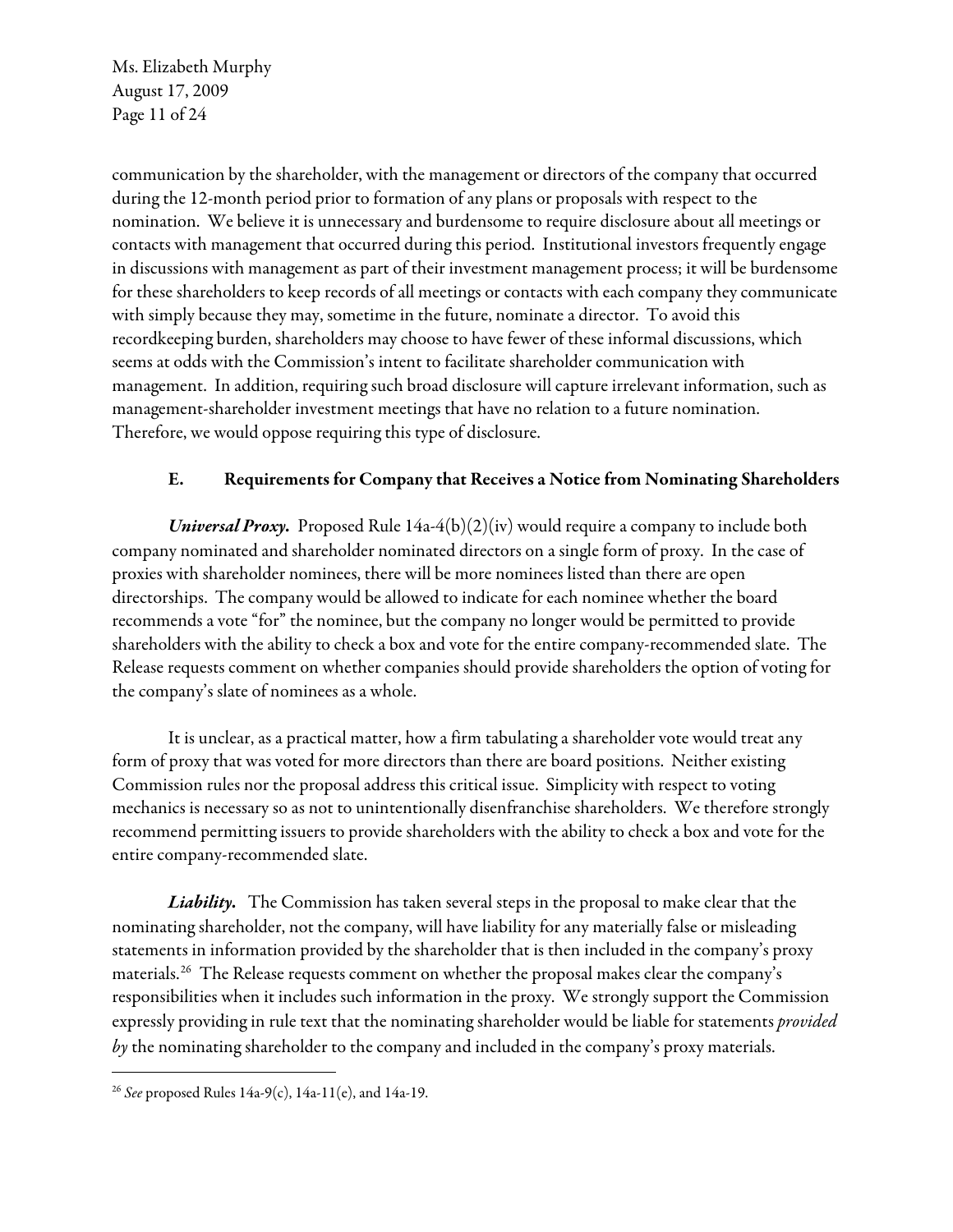Ms. Elizabeth Murphy August 17, 2009 Page 12 of 24

Consistent with this approach, the Institute recommends modifying the proposal to provide that a company would not be responsible for any disclosure in the company's proxy statement based on information provided by the nominating shareholder.

As proposed, a company would be responsible if it includes in its proxy materials information provided by the nominating shareholder that it "has reason to know" is false and misleading. We believe that such a requirement would place an unfair burden on companies to perform some undefined amount of due diligence regarding the information provided by nominating shareholders. For example, it is unclear whether a company would have to perform its own due diligence to verify that the nominating shareholder has provided it with complete information regarding any criminal proceedings the nominee has been involved in over the last ten years.<sup>[27](#page-11-0)</sup> Therefore, we recommend modifying the proposal so that the company only would be responsible for false and misleading information provided by a nominating shareholder if the company knows that information is false or misleading.

Our concerns with respect to potential liability apply equally in the context of shareholder proposals for bylaw amendments, and we therefore support the comparable provisions proposed by the Commission, subject to the modifications we recommend above.

### F. Other Comments

 $\overline{a}$ 

Beneficial Ownership Requirements. Under the proposal, a nominating shareholder whose activities are limited to nominating a candidate, soliciting on behalf of that candidate, or having that candidate elected would be permitted to report its share ownership on Schedule 13G, rather than Schedule 13D. The Institute believes that a shareholder that engages in the activities described above should not be viewed as having the purpose or effect of changing or influencing control of a company and should be permitted to file a Schedule 13G. Therefore, we support the proposed approach.

Section 16 under the Exchange Act. Under the proposal, Rule  $16a-1(a)(1)$ , which defines who is a 10 percent owner for Exchange Act Section 16 purposes, would not be amended to exclude from that definition a Rule 14a-11 nominating shareholder group. As a result, whether that group would be subject to Section 16's provisions regarding reporting or short swing profits would be determined by applying the existing analysis of whether a group is formed. The Institute believes that a group formed solely for the purpose of (i) nominating a director under proposed Rule 14a-11, (ii) soliciting in connection with the election of that nominee, or (iii) having that nominee elected as director should not be viewed as the type of group that should be aggregated together for purposes of Section 16. The group's actions are fully disclosed, not for a "control" purpose, and they do not have presumed "insider" status. The Release points out that because the proposed thresholds are significantly lower than 10 percent, the Commission does not believe that the lack of an exclusion from Section 16 would have a

<span id="page-11-0"></span><sup>&</sup>lt;sup>27</sup> See Rule 14a-18(g) (requiring disclosure about the nominee in response to the disclosure requirements of Item 5(b) of Schedule 14A).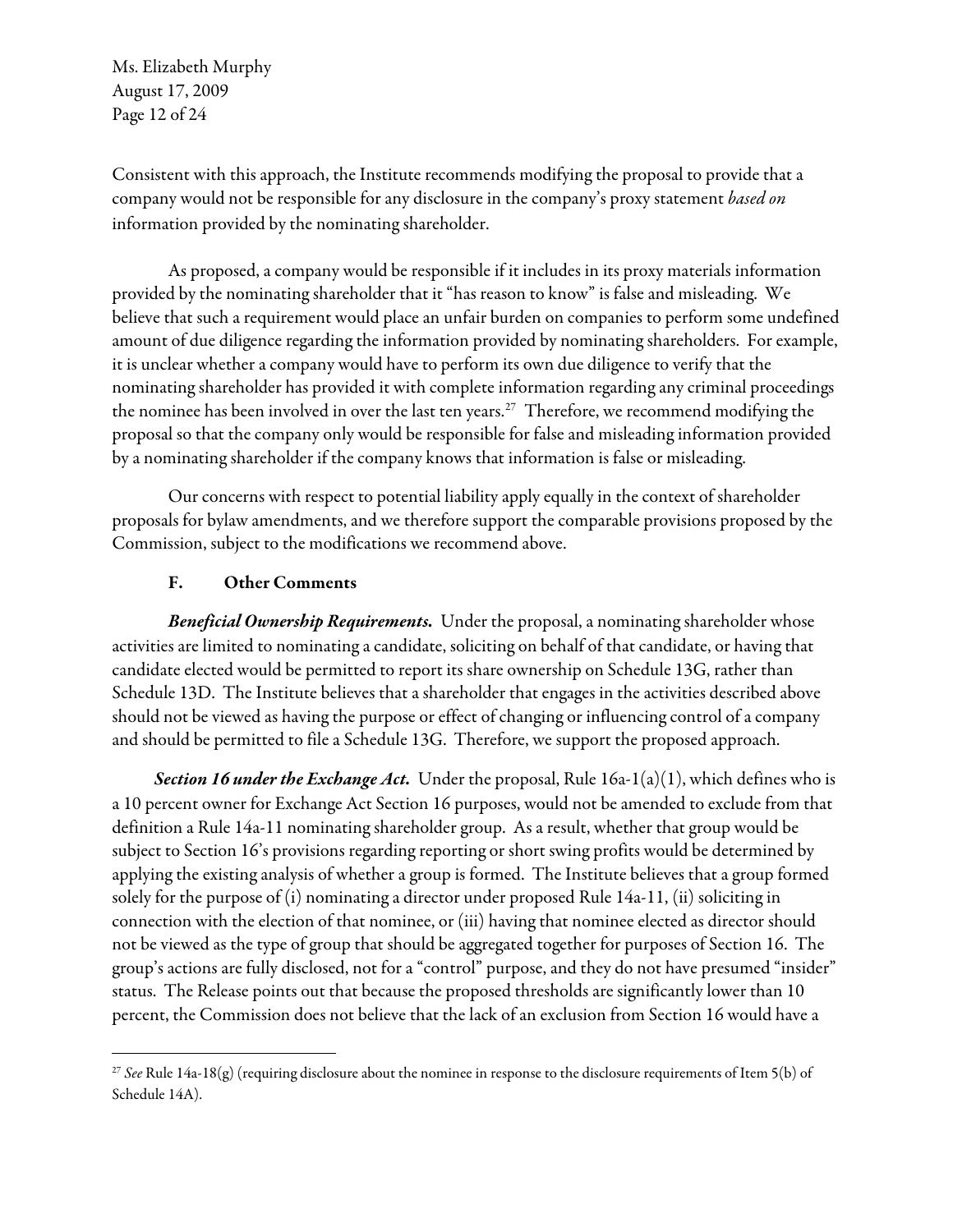Ms. Elizabeth Murphy August 17, 2009 Page 13 of 24

deterrent effect on the formation of groups. However, as pointed out previously, investment company holdings, particularly if coupled with the holdings of other investment companies, could easily reach Section 16's 10 percent threshold.<sup>[28](#page-12-0)</sup> Accordingly, we urge the Commission to revise the proposed approach.

# III. Applicability to Investment Companies

The proposal would apply to all companies subject to the Commission's proxy rules, including registered investment companies and business development companies.[29](#page-12-1) The Release asks if the proposal should apply to registered investment companies and whether there are any aspects of the nomination procedures that should be modified in the case of registered investment companies. We recommend that the current proposal exclude investment companies, for the following reasons.

 First, the Release does not articulate the Commission's policy rationale for applying the proposed requirements to investment companies. Seeking comment on whether investment companies should be covered is not an adequate substitute for performing the analysis and making the wellinformed policy judgments that should underlie the proposed application to investment companies of any Commission rulemaking initiative, particularly such a significant one.<sup>[30](#page-12-2)</sup> Second, while we recognize that the Commission tailored the proposal for investment companies in a number of technical respects to reflect the differences in applicable regulatory schemes,<sup>[31](#page-12-3)</sup> the proposal does not remotely account for the significant differences in governance models between public operating companies and investment companies, including the most prevalent types of investment company boards—unitary or cluster boards—and other important differences. Finally, the Commission has not given sufficient consideration to the potential impact of the proposed requirements on investment companies, particularly on small fund complexes.

<span id="page-12-0"></span> $\overline{a}$ <sup>28</sup> Such a revision also would be necessary if the Commission adopts our recommended threshold.

<span id="page-12-1"></span><sup>&</sup>lt;sup>29</sup> BDCs are not technically registered as investment companies but are subject to many of the same requirements as registered investment companies.

<span id="page-12-2"></span><sup>&</sup>lt;sup>30</sup> See Release at p. 75 ("Amending our rules to provide for the inclusion of shareholder nominees for directors in a company's proxy statement is a significant change.")

<span id="page-12-3"></span> $31$  See, e.g., Rule 14a-18(c) (requiring that shareholders represent that their nominee is not an "interested person" of the registered investment company as defined in Section 2(a)(19) of the Investment Company Act and requiring in the case of other registrants, that shareholders represent that their nominee meets the objective criteria for independence of the relevant national securities exchange); and Rule 14a-11, Instruction 1 to paragraph (b) (for purposes of determining the securities that are entitled to be voted on the election of directors, permitting shareholder proponents of companies other than registered investment companies to rely on the company's most recent quarterly or annual report and permitting shareholder proponents of registered investment companies to rely on the investment company's most recent annual or semi-annual report filed on Form N-CSR).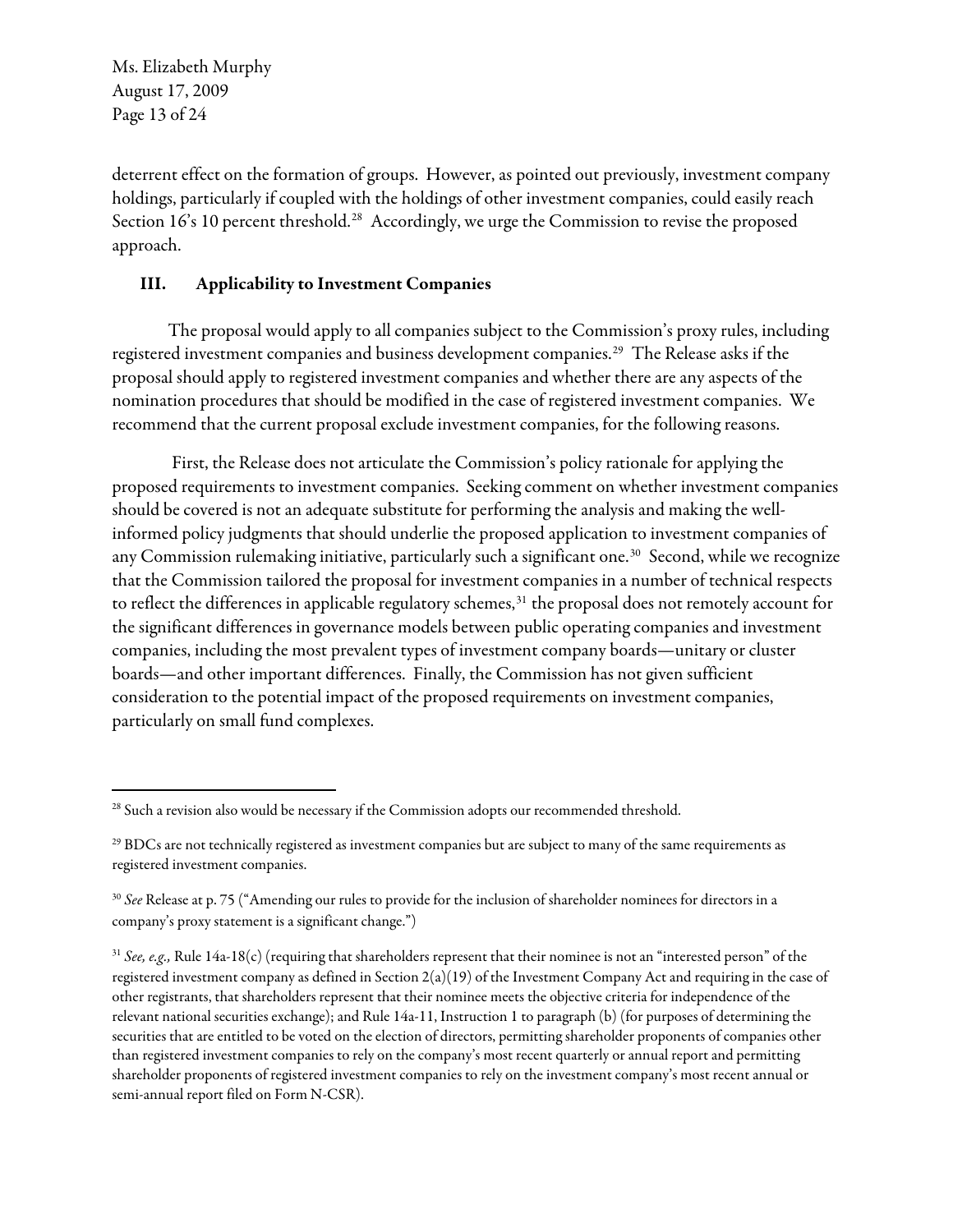Ms. Elizabeth Murphy August 17, 2009 Page 14 of 24

 $\overline{a}$ 

The Commission first should establish that there is a need for proxy access requirements regarding director nominations or related bylaw provisions in the investment company context. Only if it so determines, it should then develop a tailored proposal that is designed specifically for investment companies and weigh its anticipated benefits against any resulting costs and burdens for investment companies generally and small funds in particular.<sup>32</sup> These steps are the basic building blocks of a sound rulemaking process, and the Commission is bound by statute to follow them.<sup>33</sup>

These comments are discussed in greater detail below.

No Empirical Analysis of Need for Proxy Access in Investment Company Context. The Release presents no empirical data or other information to explain the Commission's policy basis for extending the proposed requirements to investment companies. Given the unique features of investment companies discussed further below, as well as the size of the investment company universe, it is inappropriate for the Commission reflexively to "lump in" investment companies with operating companies under the proposal. Such rulemaking by default also has the potential to expose the Commission to legal challenge. The Commission and public policy will be far better served if the Commission engages in the focused and thorough analysis necessary to determine whether proxy access requirements are needed in this context and, if so, what form they should take.

We recognize that the Commission took steps toward determining the contours of proxy access using empirical analysis. In particular, the Commission used empirical data to analyze the holdings information of some issuers to determine the proposed eligibility thresholds. At the same time, it is telling that this analysis did not cover mutual funds or other types of investment companies.<sup>34</sup>

<span id="page-13-0"></span> $32$  The United States Court of Appeals for the District of Columbia Circuit has emphasized the importance of the Commission adequately considering the costs regulated entities would incur in order to comply with a rule. See Chamber of Commerce v. Securities and Exchange Commission, 412 F.3d 133, 144 (June 21, 2005) ("uncertainty … does not excuse the Commission from its statutory obligation to do what it can to apprise itself – and hence the public and the Congress – of the economic consequences of a proposed regulation before it decides whether to adopt the measure."); American Equity Investment Life Insurance Company v. Securities and Exchange Commission, Case No. 09-1021 (July 21, 2009) (finding that the SEC's analysis of effects on efficiency, competition, and capital formation in adoption of rules related to indexed annuities was arbitrary and capricious, and remanding the matter to the Commission for reconsideration).

<span id="page-13-1"></span><sup>&</sup>lt;sup>33</sup> As the Release indicates at pp. 199-200, the Commission is required to consider the impact that the proposal would have on competition, and is prohibited from adopting any rule that would impose a burden on competition not necessary or appropriate in furtherance of the purposes of the Securities Exchange Act. See Section  $23(a)(2)$  of the Securities Exchange Act. The Commission also must consider, "in addition to the protection of investors, whether [the rule proposal] will promote efficiency, competition, and capital formation." See Section 3(f) of the Securities Exchange Act and Section 2(c) of the Investment Company Act.

<span id="page-13-2"></span><sup>&</sup>lt;sup>34</sup> See Release at note 129 ("The sample excludes mutual funds.") While BDCs, depending on their size, can be accelerated filers, large accelerated filers, or non-accelerated filers, the Release does not indicate whether the Commission analyzed holdings of BDCs as part of its analysis. The Release also does not indicate if the holdings of exchange-traded funds or closed-end funds were analyzed.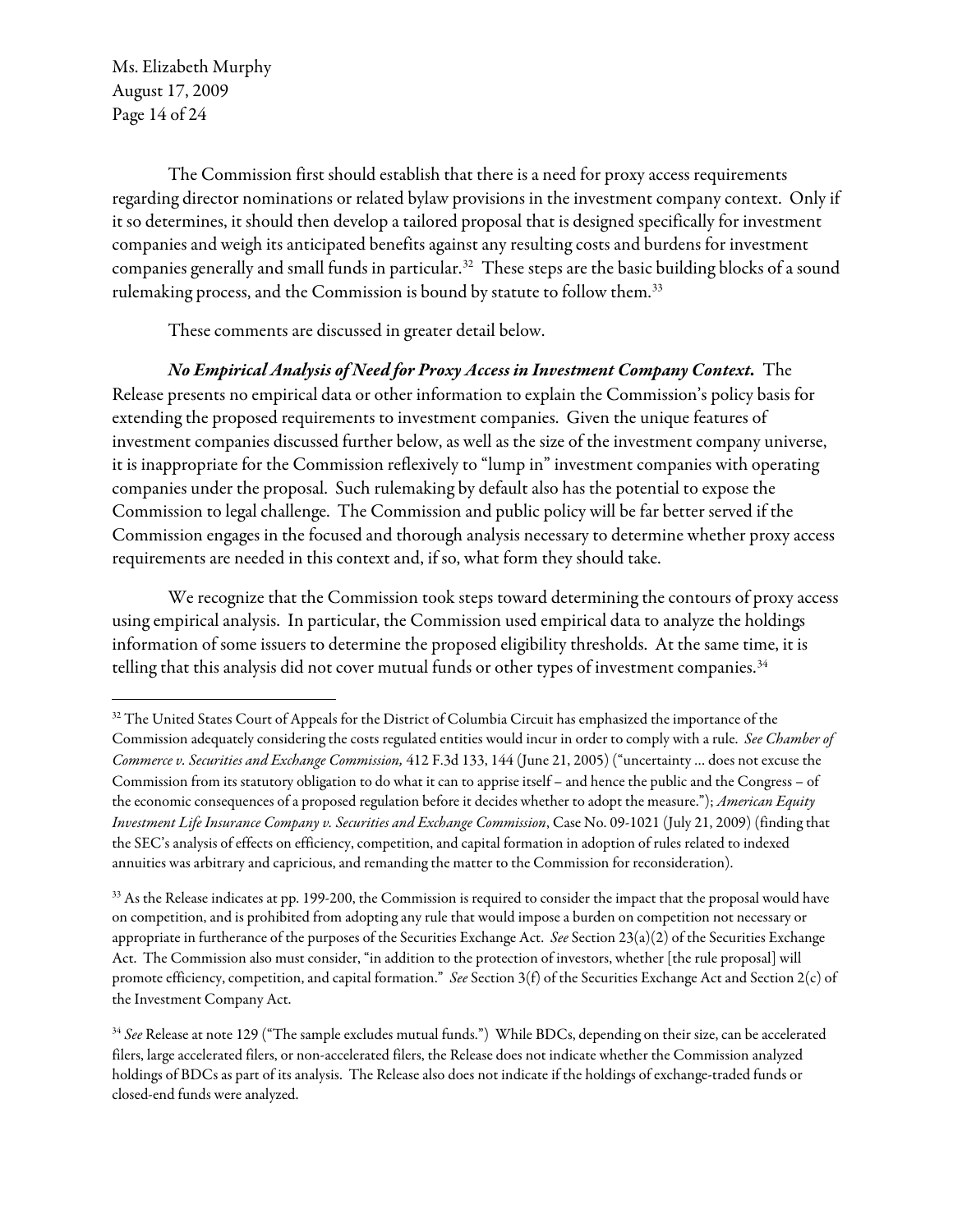Ms. Elizabeth Murphy August 17, 2009 Page 15 of 24

 $\overline{a}$ 

Similarly, it is not apparent that the staff's review of the frequency of shareholder proposals under Rule 14a-8 and proxy contests encompassed investment companies.<sup>[35](#page-14-0)</sup>

Unitary or Cluster Boards. Most funds today are part of complexes comprising multiple funds managed by the same investment adviser. Boards of these funds generally are organized according to one of two models – a "unitary" board consisting of one group of directors who serve on the board of every fund in the complex, or "cluster" boards consisting of two or more separate boards of directors within the complex, that each oversees a different group of funds. Clusters typically are organized according to investment objective, investment sector or distribution channel or result from a merger of complexes that were initially organized under separate management.

A variation on the unitary board model is used by many smaller fund advisers. Several third party service providers provide smaller advisers with the option of their fund joining a shared trust and paying a fee in exchange for receiving fund start-up and organization services, fund administration, fund distribution, fund accounting and pricing, transfer agent and shareholder services. These services, and their associated costs, are shared by all the funds that are members of the same trust. Outsourcing these services to a third party allows these advisers to focus on their area of expertise—managing fund assets—and provide their shareholders with significant savings. A shared trust has one board that oversees all of the funds managed by this group of otherwise unrelated advisers.<sup>[36](#page-14-1)</sup>

 A recent joint Institute and Independent Directors Council survey showed that of the complexes responding to the survey, 81 percent had a unitary board structure and 15 percent had a cluster structure.[37](#page-14-2) These results are not surprising given the many benefits associated with unitary and cluster board structures.[38](#page-14-3) For example, service on multiple boards can provide the independent directors of those boards with an opportunity to obtain better familiarity with the many aspects of fund operations that are complex-wide in nature.[39](#page-14-4) It also can give the independent directors greater access

<span id="page-14-0"></span><sup>&</sup>lt;sup>35</sup> The Commission specifically referenced investment companies in its discussion of the proposal for purposes of the Paperwork Reduction Act and the Regulatory Flexibility Analysis.

<span id="page-14-1"></span><sup>&</sup>lt;sup>36</sup> See, e.g., [http://www.seic.com](http://www.seic.com/) for a more detailed discussion of these services.

<span id="page-14-2"></span><sup>&</sup>lt;sup>37</sup> See Investment Company Institute and Independent Directors Council, Overview of Fund Governance Practices, 1994-2006 (2007). While the report's findings are not broken down among mutual funds, closed-end investment companies, ETFs, and BDCs, Institute members have informed us that it is common practice for all of these types of funds to employ unitary or cluster board structures.

<span id="page-14-3"></span><sup>&</sup>lt;sup>38</sup> See, e.g., Sophie Xiaofei Kong and Dragon Yongjun Tang, Unitary Boards and Mutual Fund Governance (November 27, 1997) (finding strong evidence for unitary boards as an effective governance mechanism) available at http://papers.ssrn.com/sol3/papers.cfm?abstract\_id=1033057. Cf. T. Robert Verkouteren vs. Blackrock Financial Management, 37 F. Supp. 2d 256 (February 4, 1999) (where the court recognized the prevalence of common boards within mutual fund complexes).

<span id="page-14-4"></span><sup>&</sup>lt;sup>39</sup> These aspects include, for example, the nature and quality of compliance, administrative, transfer agency and custodial services, as well as the distribution channels used by the complex.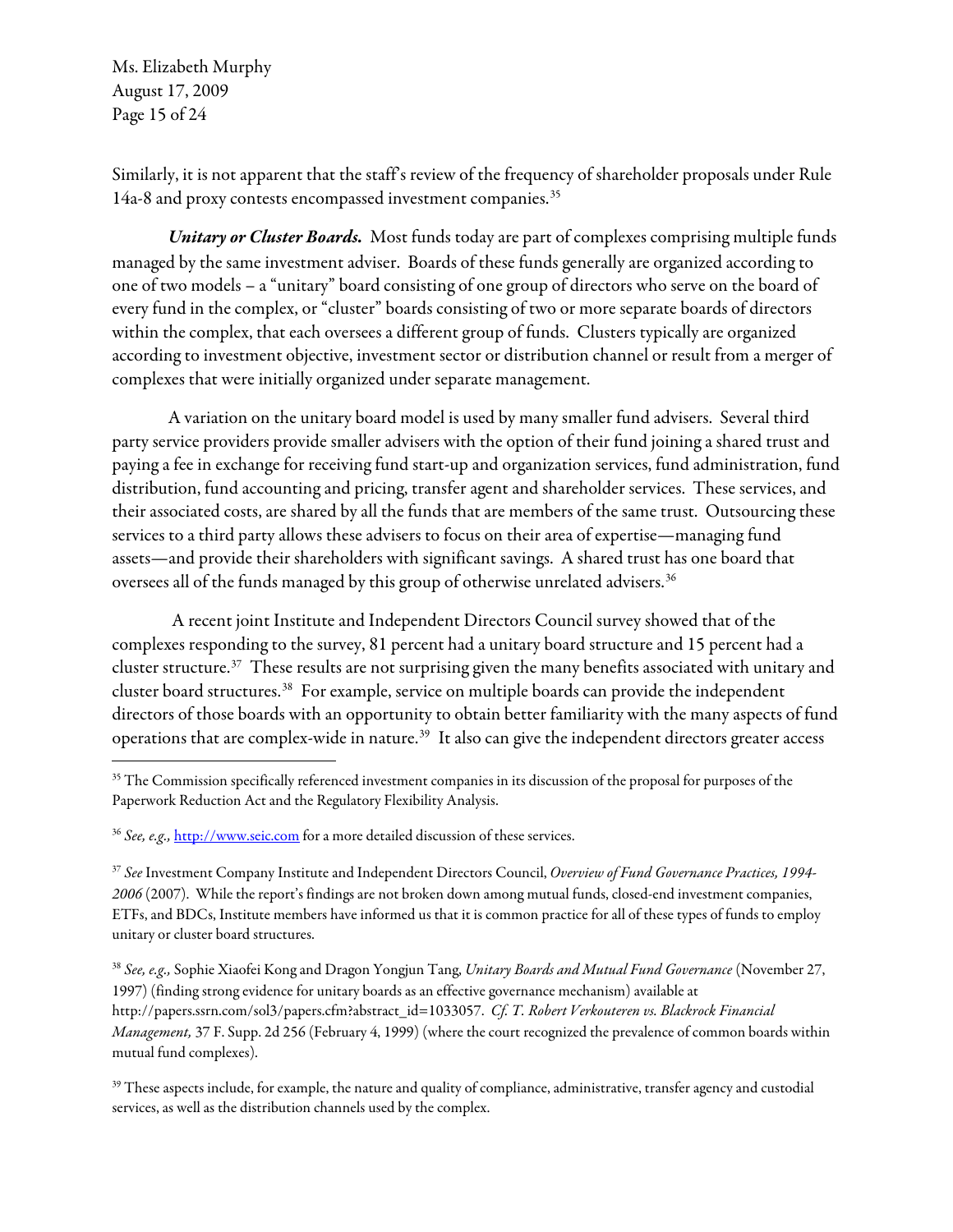Ms. Elizabeth Murphy August 17, 2009 Page 16 of 24

to the fund's adviser and greater influence over the adviser than they would have if there were a separate board for each fund in the complex. Moreover, it would be much more difficult to attract highly qualified directors if they were limited to service on the board of only one fund in a complex. There also would be additional costs, administrative complexities and redundancies. Some fund complexes would be required to have scores of independent directors. For these reasons, the Institute's Advisory Group on Best Practices for Fund Directors recommended that all fund complexes with any substantial number of funds generally adopt either a unitary or cluster board structure.<sup>40</sup>

In its current proposal, the Commission recognized that funds may be organized in series form and proposed that the net asset thresholds apply to the company as a whole, and not on a series by series basis, because directors are elected for the company as a whole.<sup>[41](#page-15-1)</sup> Proposed Rule 14a-11 provides that "[i]n connection with an annual meeting of shareholders ... at which directors are elected, a *registrant* … will be required to include in its proxy statement and form of proxy the name of a person or persons nominated by a shareholder or group of shareholders for election to the board of directors…." (Emphasis added.)

Reading these provisions together leads to disparate results for fund complexes with unitary boards, depending on whether the complex consists of a single registrant (with multiple series) or multiple registrants.

If the complex consists of a single registrant, the net asset thresholds would apply to the complex as a whole. A shareholder in any of those series could nominate a director who then would be voted on by shareholders of all the series. If elected, that director then would be on the board overseeing all of the funds in the series/complex.

If the complex consists of multiple registrants with a unitary board, and a shareholder in one of the registered funds nominates a director, who is elected, the complex will no longer be able to have a unitary board. They will have one board overseeing all the funds in the complex except the one with the new director, which will cause the fund to incur additional costs and experience administrative difficulties. For example, arrangements would have to be made for that director to leave during any discussions that only pertain to other funds in the trust. Further, board materials would have to be customized for that director. Rule 17a-7, for example, requires an investment company board, including a majority of independent directors, to determine no less frequently than quarterly that certain fund purchases and sales of portfolio securities made during the preceding quarter were effected in compliance with the fund's procedures. Unitary and cluster boards typically are provided with

<span id="page-15-0"></span> $^{40}$  See Report of the Advisory Group on Best Practices for Fund Directors: Enhancing a Culture of Independence and Effectiveness (June 24, 1999).

<span id="page-15-1"></span><sup>&</sup>lt;sup>41</sup> See Release at note 134 and Investment Company Act Rule 18f-2(g).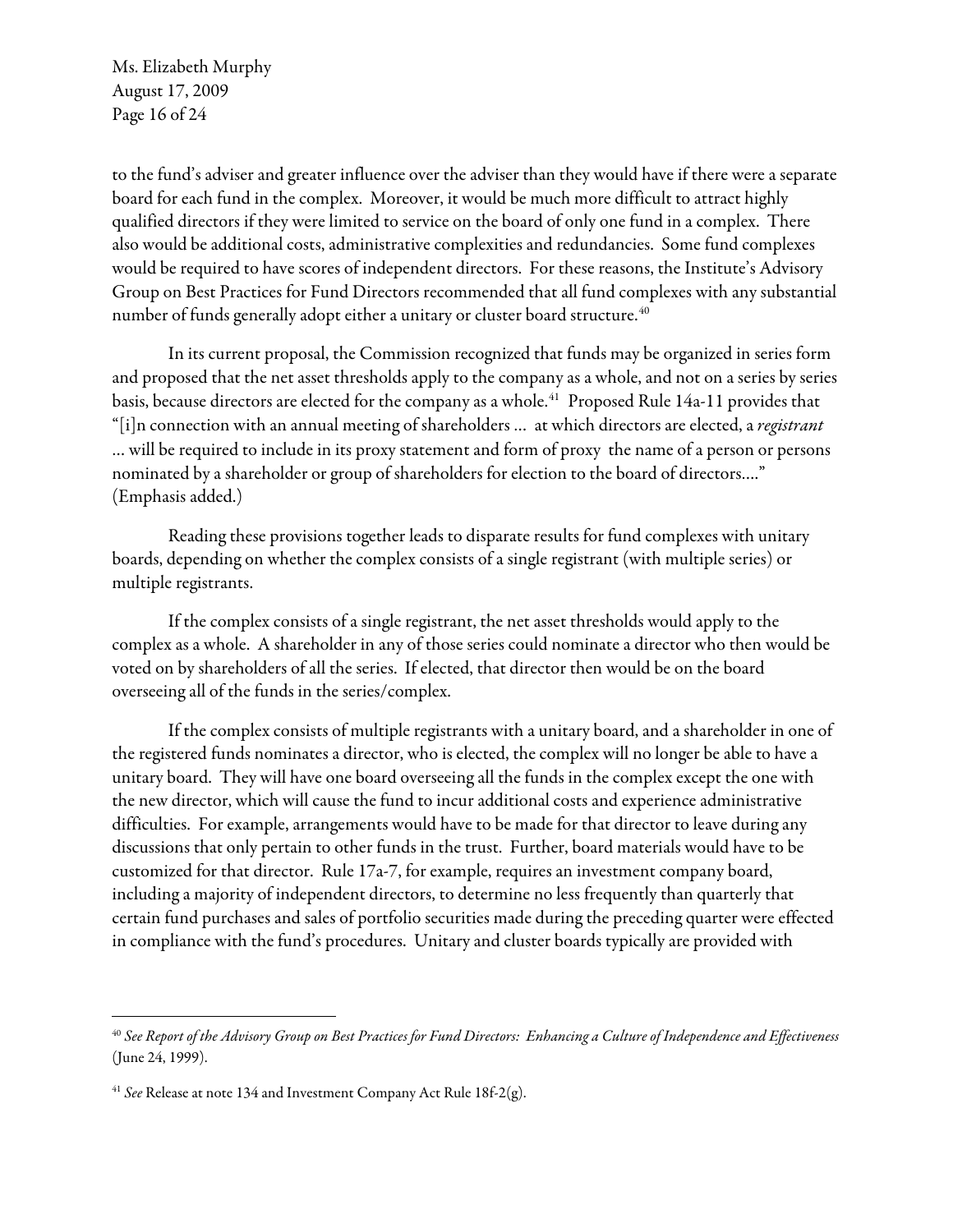Ms. Elizabeth Murphy August 17, 2009 Page 17 of 24

 $\overline{a}$ 

aggregate data for all of the funds they oversee, which they then use to conduct their review.<sup>[42](#page-16-0)</sup> They also apply one set of procedures to all of the funds subject to their oversight. This efficient process would be disrupted if the data had to be disaggregated to some extent and procedures tailored for a particular fund.

These concerns are especially acute because in order to fulfill their oversight responsibilities, fund directors routinely receive highly confidential information about funds they oversee. Such information might include, for example, information related to fair valuation of fund portfolio securities or to significant compliance matters. It is essential to maintain the confidentiality of fund information and seeking to do so will substantially complicate board processes if a given director does not serve on the board of a particular fund. Similarly, fund complexes and boards likely would face additional challenges in connection with seeking to preserve the status of privileged information in these circumstances.

Setting up procedures to deal with these issues will generate additional costs that ultimately will be borne by shareholders. (This result would be the same for a complex consisting of multiple registrants with cluster boards.) These burdens will be exacerbated in the case of small fund advisers as explained below.

Alternatively, a fund complex with a unitary board could designate a shareholder nominee for the board of one fund as a management nominee in the proxy materials for the other funds in the complex. As a result, the nominee, if elected, could serve as a director for all of the funds overseen by the unitary board. While this would resolve the difficulties described above, it effectively would permit the proponent to do an end run around the Commission's thresholds with respect to all the funds in the complex except one. That is, the proponent could purchase enough shares in the complex's smallest fund to meet the threshold requirements and then be placed on the ballots for, and potentially the boards of, all the funds in the complex.

We do not believe that the Commission intended funds to be faced with such a Hobson's choice. Pending further study of whether, and if so, how, proxy access rules should apply in the investment company context, the Commission should exclude investment companies.

Investment Companies Differ from Operating Companies. The Commission and its staff previously have recognized the distinctions between investment companies and operating companies. Most recently, the Commission approved an amendment to NYSE Rule 452 that will prohibit broker discretionary voting for the election of directors for all issuers except registered investment companies. The decision to exempt registered investment companies was based on the premise that "the unique regulatory scheme governing registered investment companies differentiated them from operating

<span id="page-16-0"></span> $42$  These boards also review aggregate data and apply uniform procedures in connection with their quarterly reviews under Investment Company Act Rules 17e-1 and 10f-3.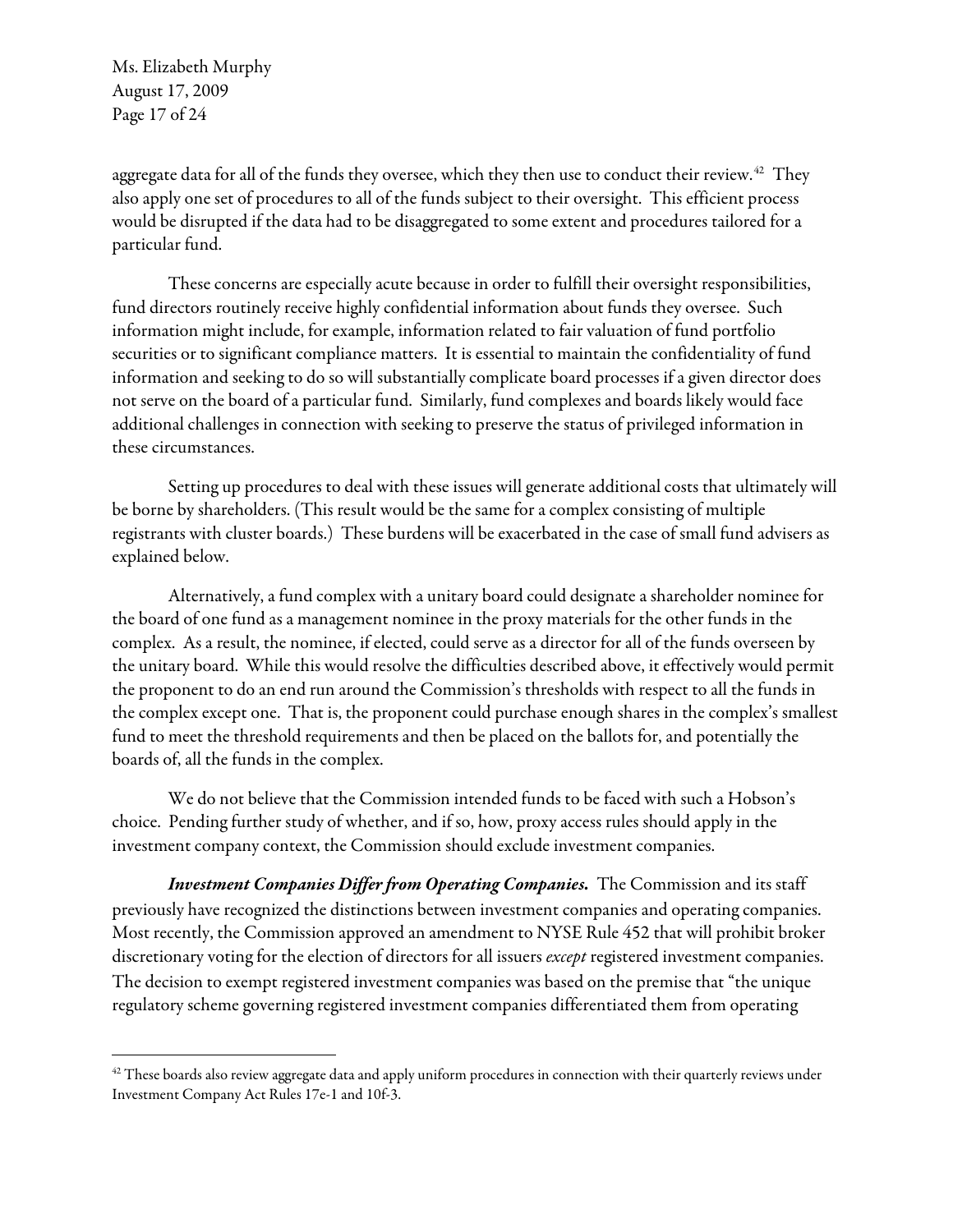Ms. Elizabeth Murphy August 17, 2009 Page 18 of 24

 $\overline{a}$ 

companies" and that "they are subject to the Investment Company Act, which, among other things, also regulates shareholder participation in key decisions."[43](#page-17-0) 

As the Commission recognized in the Broker Voting Release, the Investment Company Act supplements state law in a number of key respects by regulating shareholder participation in key decisions, unlike shareholders of operating companies. Registered investment company shareholders are prohibited from engaging in a variety of transactions and activities unless they first obtain shareholder approval. These transactions and activities include: changing from an open-end, closedend, or diversified company; borrowing money, issuing senior securities, underwriting securities issued by other persons, purchasing or selling real estate or commodities or making loans to other persons, except in accordance with the policy in the registration statement; or deviating from a stated policy with respect to concentration of investments in an industry or industries, from any investment policy which is only changeable by shareholder vote, from any stated fundamental policy, or changing the nature of its business so as to cease to be an investment company.<sup>[44](#page-17-1)</sup> In addition, a registered investment company's contract with its investment adviser and distributor (and any material amendments to those contracts) must be approved by a majority of its outstanding voting securities;<sup>[45](#page-17-2)</sup> and any shareholder of a registered investment company may bring an action against the company's investment adviser for breach of fiduciary duty with respect to receipt of compensation for services or payments of a material nature paid by such company.[46](#page-17-3) 

<span id="page-17-0"></span><sup>&</sup>lt;sup>43</sup> See Securities Exchange Act Release No. 60215 (July 1, 2009) ("Broker Voting Release"). The Broker Voting Release also stated as a consideration the heightened problems that registered investment companies have in achieving quorums because of their disproportionately large retail shareholder base. The Commission did not exempt BDCs from Rule 452's prohibition on discretionary broker voting for the election of directors because the Investment Company Act "requires a BDC to seek ratification of the independent auditor, which is a routine item under NYSE Rule 452, at each annual meeting. Adoption of the amendment will therefore have no effect on a BDC's ability to obtain a quorum...." See Broker Voting Release at p. 40.

<span id="page-17-1"></span><sup>&</sup>lt;sup>44</sup> See Section 13(a) of the Investment Company Act. Section 13 works in tandem with Section 8(b) of the Investment Company Act, which requires registered investment companies to recite these policies in their registration statements. BDCs are not subject to Section 13 because the Investment Company Act prescribes the limits of the fundamental investment policy of a BDC. See S. Rep. No. 958, 96<sup>th</sup> Cong., 2d Sess at 33 (1980) and H.R. Rep. No. 1341, 96<sup>th</sup> Cong., 2d Sess. at 51-52.

<span id="page-17-2"></span> $45$  See Section 15(a) and (c) of the Investment Company Act with respect to advisory contracts and Rule 12b-1 with respect to distribution agreements. BDCs are subject to these same requirements with respect to advisory agreements but not with respect to distribution agreements.

<span id="page-17-3"></span><sup>&</sup>lt;sup>46</sup> See Section 36(b) of the Investment Company Act. See also Brief for the United States as Amicus Curiae Supporting Petitioners Jerry N. Jones, et al. v. Harris Associates L.P. at p.4 citing Daily Income Fund Inc. v. Fox, 464 U.S. at 535, 536, 541 (1984) ("[I]n amending the ICA in 1970, Congress added Section 36(b) … which created a 'new' and 'unique right' by giving security holders and the SEC an 'independent check[] on excessive fees.'") BDCs are subject to Section 36(b).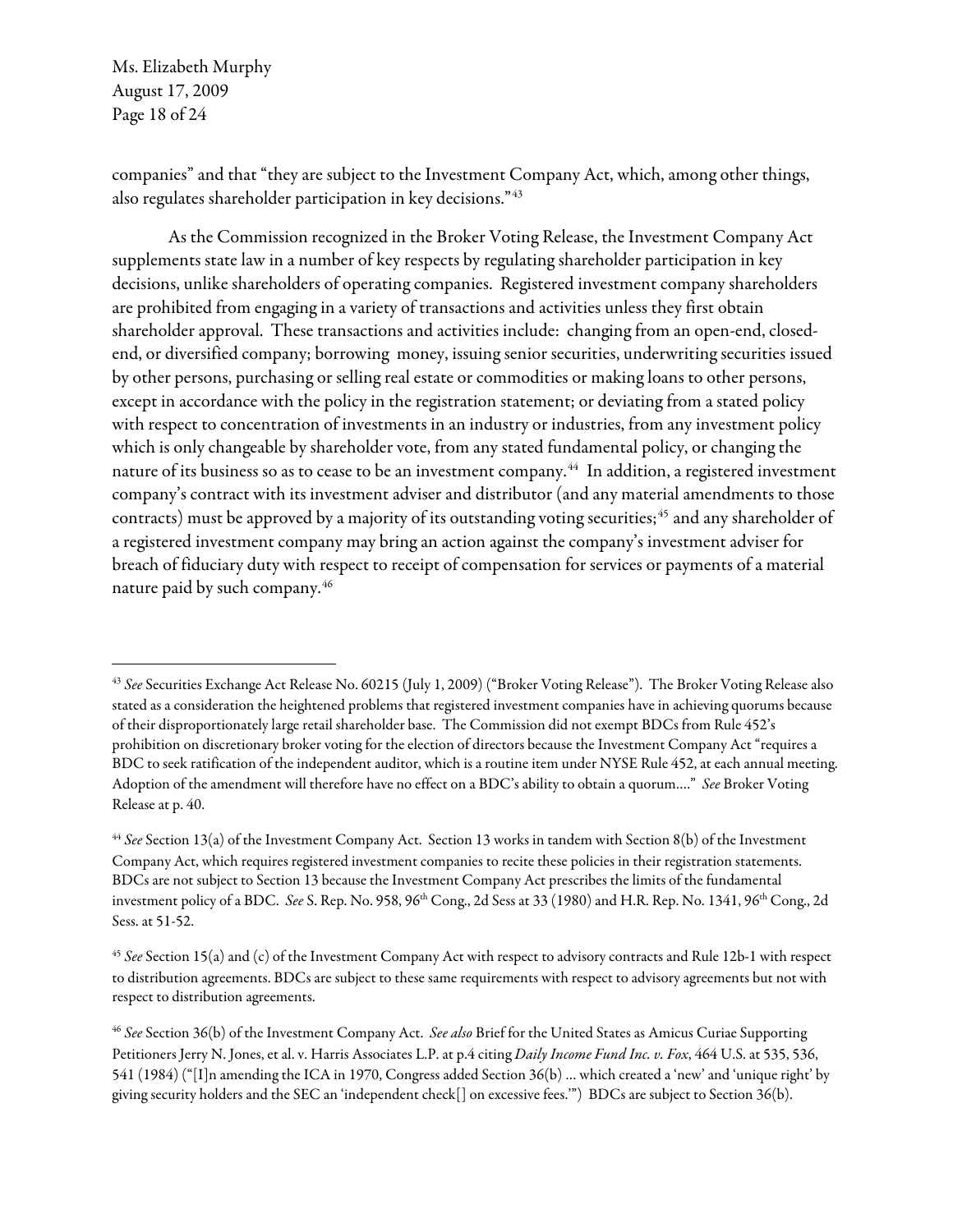Ms. Elizabeth Murphy August 17, 2009 Page 19 of 24

 $\overline{a}$ 

Despite these longstanding and widely recognized differences between operating companies and investment companies, the Commission's proposal does not draw any distinction in the application of the fundamental requirements of the proposal. Further, it appears from the Release that the Commission was trying to influence operating company, rather than investment company, board functions in designing the rule proposal. For example, the Commission states that one of the possible costs of the proposal is that the time that a board spends on shareholder relations could reduce the time that it would otherwise spend on strategic and long-term thinking and overseeing management, which may negatively affect shareholder value.<sup>[47](#page-18-0)</sup> The Commission also states that faced with the prospect of a shareholder-nominated director being elected, directors may work more diligently to improve the performance of the company. The board functions described are those of an operating company, not an investment company, board.

While it is the responsibility of an investment company board to oversee the adviser's performance, that role is within a different context than that of an operating company board taking steps to improve the performance of the company. As a practical matter, the fund board must take into account that fund shareholders have chosen the adviser in the context of the disclosures in the fund's prospectus and other documents that set forth the material facts concerning the adviser, the fund's investment objectives, strategy and risks, and the management fee structure and other expenses of investing in the fund.<sup>[48](#page-18-1)</sup> Against this backdrop, fund directors can avail themselves of a number of steps to improve the fund's performance, including increasing the adviser's research capabilities, moving to a team approach of portfolio management, or retaining a sub-adviser.

We strongly believe that, given these differences and the mismatch between the Commission's goals and the functions of investment company boards, investment companies should be excluded from any final rule. The corporate governance system that Congress and the Commission have thoughtfully crafted for investment companies has worked well for funds and their shareholders for close to seventy years<sup>[49](#page-18-2)</sup> and should not be altered without first comprehensively considering the significant

<span id="page-18-0"></span><sup>&</sup>lt;sup>47</sup> See Release at p. 190 (citing Lynn A. Stout, The Mythical Benefit of Shareholder Control, 93 Va. L. Rev. 789, 792 (2007) ("Perhaps the most obvious [economic function of board governance] is promoting more efficient and informed business decision making.").

<span id="page-18-1"></span> $^{48}$  As one of the Investment Company Act's draftsman noted, "[T]he board does not act in a vacuum ... [The] stockholders either have chosen the existing management or they have bought their shares in probable reliance on such management. Presumably, they have confidence in the management and would not expect the directors to take action to change it except in unusual circumstances." See Jaretzki, Jr. Alfred, Duties and Responsibilities of Directors of Mutual Funds, 29 Law and Contemporary Problems, 777, 786 (1964).

<span id="page-18-2"></span> $49$  The Commission staff stated its agreement with this view following a comprehensive reexamination of the regulation of investment companies. See Protecting Investors: Report of the Division of Investment Management (1992) at p. 253 (where the staff stated, "[t]he Division has reexamined the adequacy of the governance structure for investment companies. Our purpose was to analyze whether changes could be made to the existing structure that would increase the effectiveness of boards of directors in monitoring conflicts of interest, [and] provide shareholders with more meaningful voting opportunities…. The Division has concluded that the governance model embodied in the Act is sound and should be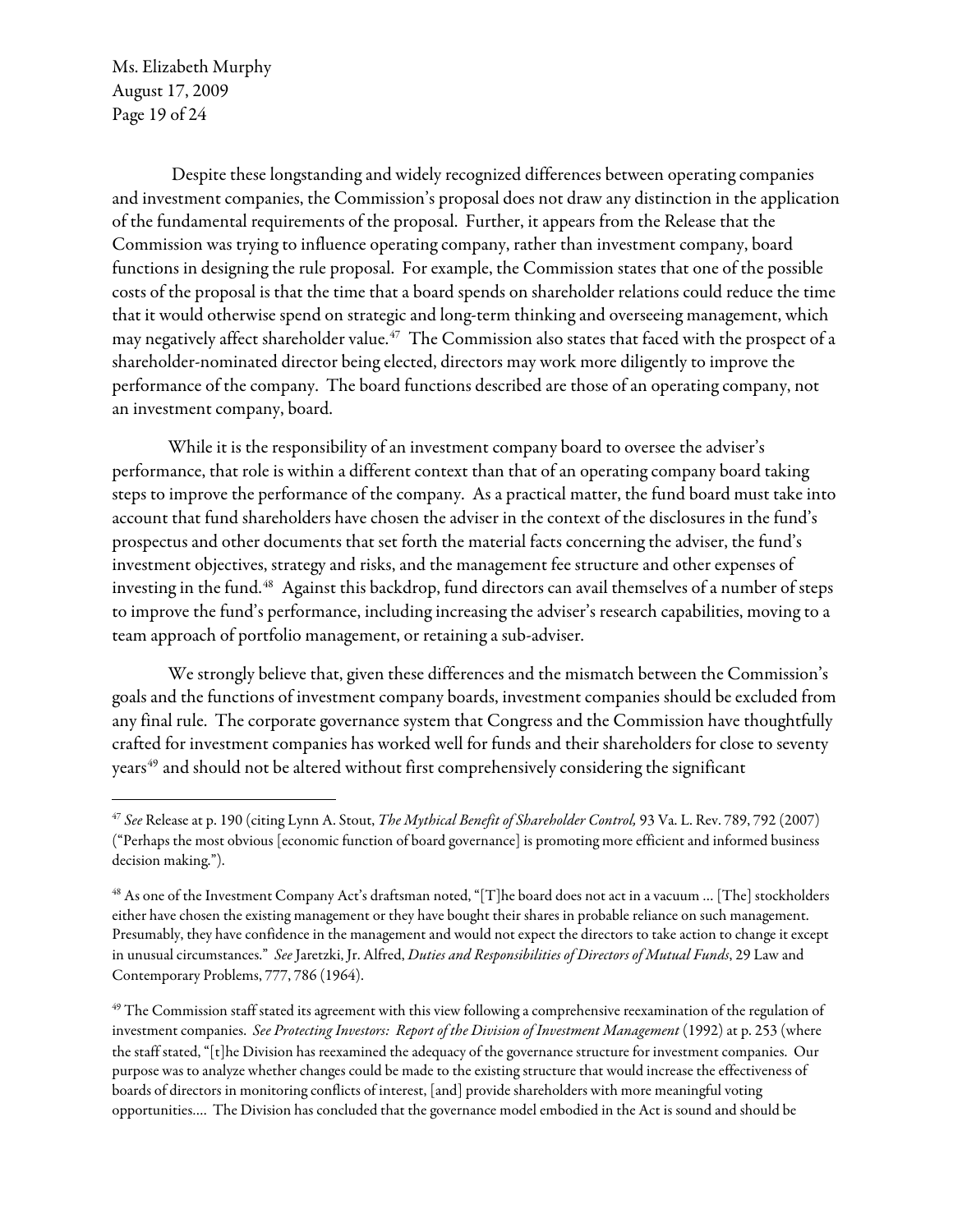Ms. Elizabeth Murphy August 17, 2009 Page 20 of 24

ramifications for funds and their shareholders and only after such critical steps are taken, determining whether devising proxy access requirements related to fund director nominations or the nominating process is appropriate.

Impact on Small Fund Advisers. Small fund advisers represent an important segment of the investment company industry. In addition to providing choices for investors and encouraging competition, they have historically been prolific sources of innovation and purveyors of highly specialized investment products. For example, small fund complexes popularized socially responsible funds, and some specialized products, such as municipal bond funds for particular states, are still only available from small fund advisers. Small fund advisers are likely to bear a significant burden from the imposition of proxy access on investment companies if, as a result, they are forced to pay service providers additional fees for responding to their unique board situations or alternatively, staffing and paying their own boards, rather than using a bundled package of services.

Expense ratios typically already are higher than average for small funds.<sup>[50](#page-19-0)</sup> To avoid increasing expense ratios, small fund advisers may pay costs out of their own pockets that typically are charged to a fund. Similarly, many small fund advisers enter into expense cap agreements, under which they agree to limit the expenses charged to a fund, paying any excess costs themselves. Advisers may also offer fee waivers. While large and small funds offer fee waivers with similar frequency, the waivers offered by small funds tend to be substantially higher.<sup>[51](#page-19-1)</sup> These practices suggest that, for funds to attract and retain shareholders, there is essentially a market-imposed constraint on their expense ratios.

 If small fund advisers were no longer able to utilize a cluster or unitary board arrangement (including sharing a trust and common board with other unrelated funds), they may be compelled to absorb these additional costs, squeezing their profit margins further. Figures on fund advisers' profitability are unavailable, but anecdotal evidence suggests that small fund advisers operate under thin margins. The expected smaller rate of return on capital may dissuade some entrepreneurs from entering the investment company industry, and force the exit of some fund advisers with thin profit margins.

It does not appear that the Commission considered this effect of the proposal as part of its mandates to consider (i) the impact of the proposal on competition and (ii) whether the proposal will promote efficiency, competition, and capital formation.

retained with limited modifications.") Neither the recommended modifications nor subsequent changes to strengthen investment company governance included proxy access requirements related to fund director nominations or the nominating process. See, e.g., SEC Release No. IC-26520 (July 27, 2004), 69 FR 46378 (Aug. 2, 2004).

<span id="page-19-0"></span> $50$  See, e.g., Letter from Members of Small Funds Committee, Investment Company Institute, to Nancy M. Morris, Secretary, Securities and Exchange Commission, dated August 21, 2006 (regarding the Commission's proposed independent chair requirement for investment companies) at Appendix B.

<span id="page-19-1"></span><sup>51</sup> Id. at Appendix C.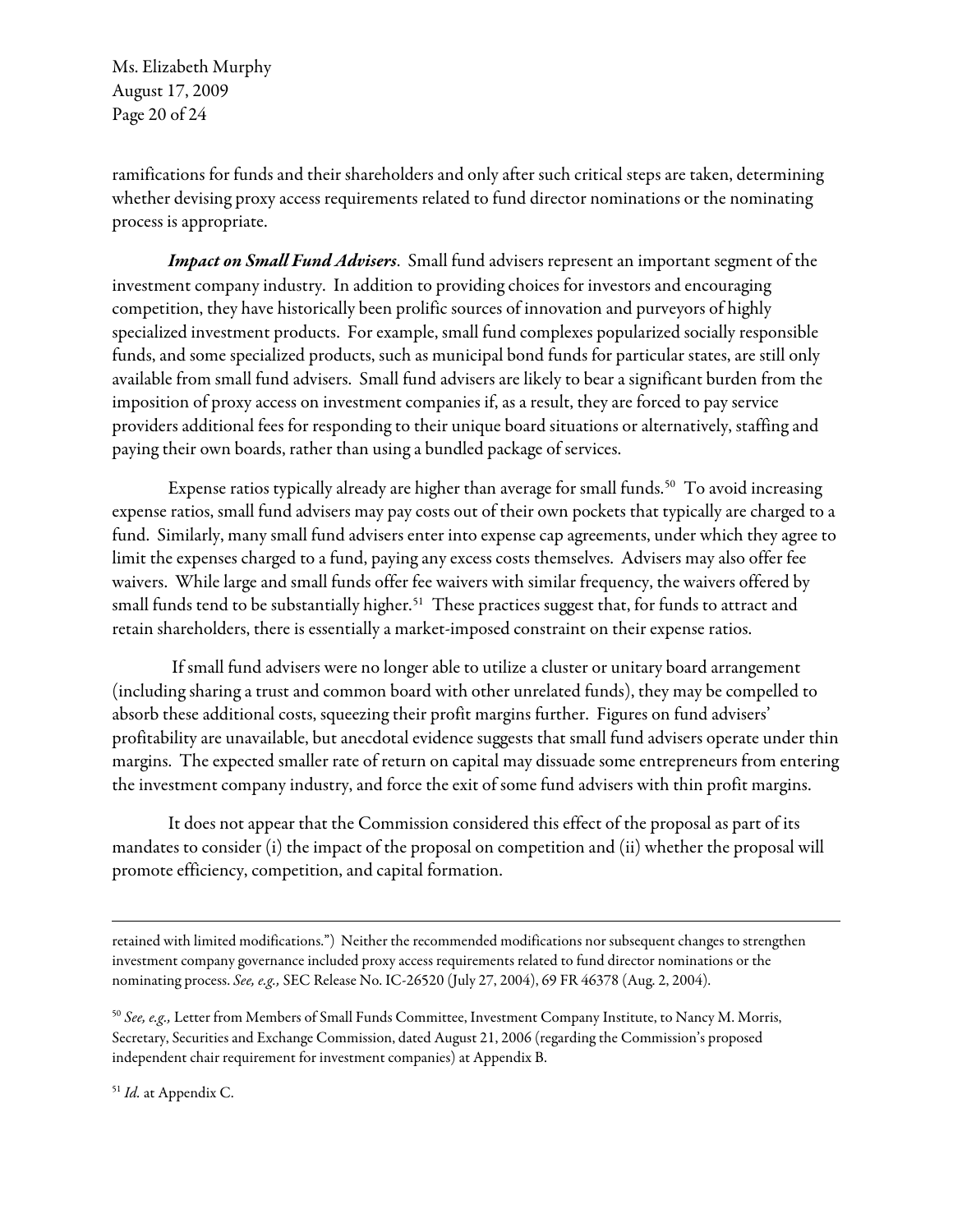Ms. Elizabeth Murphy August 17, 2009 Page 21 of 24

 $\overline{a}$ 

#### IV. Other Comments

For the reasons discussed above, the Institute believes it is inappropriate to apply the current proposal to investment companies as issuers. Should the Commission, in the future, develop a new proposal for investment companies after conducting the analysis necessary to properly formulate such a proposal, we urge the Commission to consider the following comments in addition to those discussed in Sections I and II above.

# A. Intent of Ownership

As indicated above, we strongly support limiting access to a company's proxy statement to shareholders who do not hold or have not acquired shares "for the purpose of or with the effect of changing or influencing control of the company or to gain more than a limited number of seats on the board." We note that this approach is particularly important in the investment company context to make clear that access would be denied to shareholder proponents who intend to "open-end" a closed-end fund.<sup>[52](#page-20-0)</sup> This is an appropriate result, necessary to protect the interests of closed-end fund shareholders whose investment goals are achieved through the unique features of a closed-end fund.<sup>53</sup>

# B. Independence of Shareholder Nominees

The Commission has proposed requiring a shareholder proponent to represent that any nominee to the board of an operating company is "independent" under self-regulatory standards. In the case of an investment company, the required representation would be that the nominee is not an "interested person" of the investment company, as defined in Section 2(a)(19) of the Investment

<span id="page-20-0"></span><sup>52</sup> Shareholders whose purpose is to put forward a proposal that would result in any material change in the issuer's business or corporate structure are required to file a Schedule 13D. If the issuer is a registered closed-end investment company, this requirement extends to any proposals to change an investment policy for which a vote is required under Section 13 of the Investment Company Act. See Item 4(f) of Schedule 13D (requiring such intent to be disclosed on Schedule 13D). Investment Company Act Section 13, in turn, requires a shareholder vote to authorize an investment company to change its classification from a closed-end to an open-end fund.

<span id="page-20-1"></span><sup>53</sup> Closed-end fund shares are bought and sold on the open market and, consequently, can trade at a discount or a premium to the fund's net asset value. In recent years, the shares of many closed-end funds frequently have traded at a discount. While eliminating a discount has an obvious short-term benefit – the potential for immediate realization of the difference between a fund's market price and its net asset value – some of the methods of eliminating the discount ( $e.g.,$  converting to an open-end fund) fundamentally change the nature of a fund's original purpose, cause the distribution of capital gains, and increase fund expenses, all of which may be at odds with the interests of long-term shareholders. Closed-end funds have greater flexibility to invest in less liquid securities because they do not need liquidity to meet redemptions like open-end funds. Consequently, many closed-end funds invest in specialized markets that may not be viable investment options for open-end funds. Examples include "single country" funds that invest in foreign securities issued by companies in a particular country, "senior loan" funds that invest in senior secured corporate loans with floating interest rates, and "small-cap" funds that invest in small capitalization and thinly traded securities. If such a fund were forced to open end, it would have to materially modify its investment policies, even though many of the fund's investors likely have chosen it precisely because of these investment policies.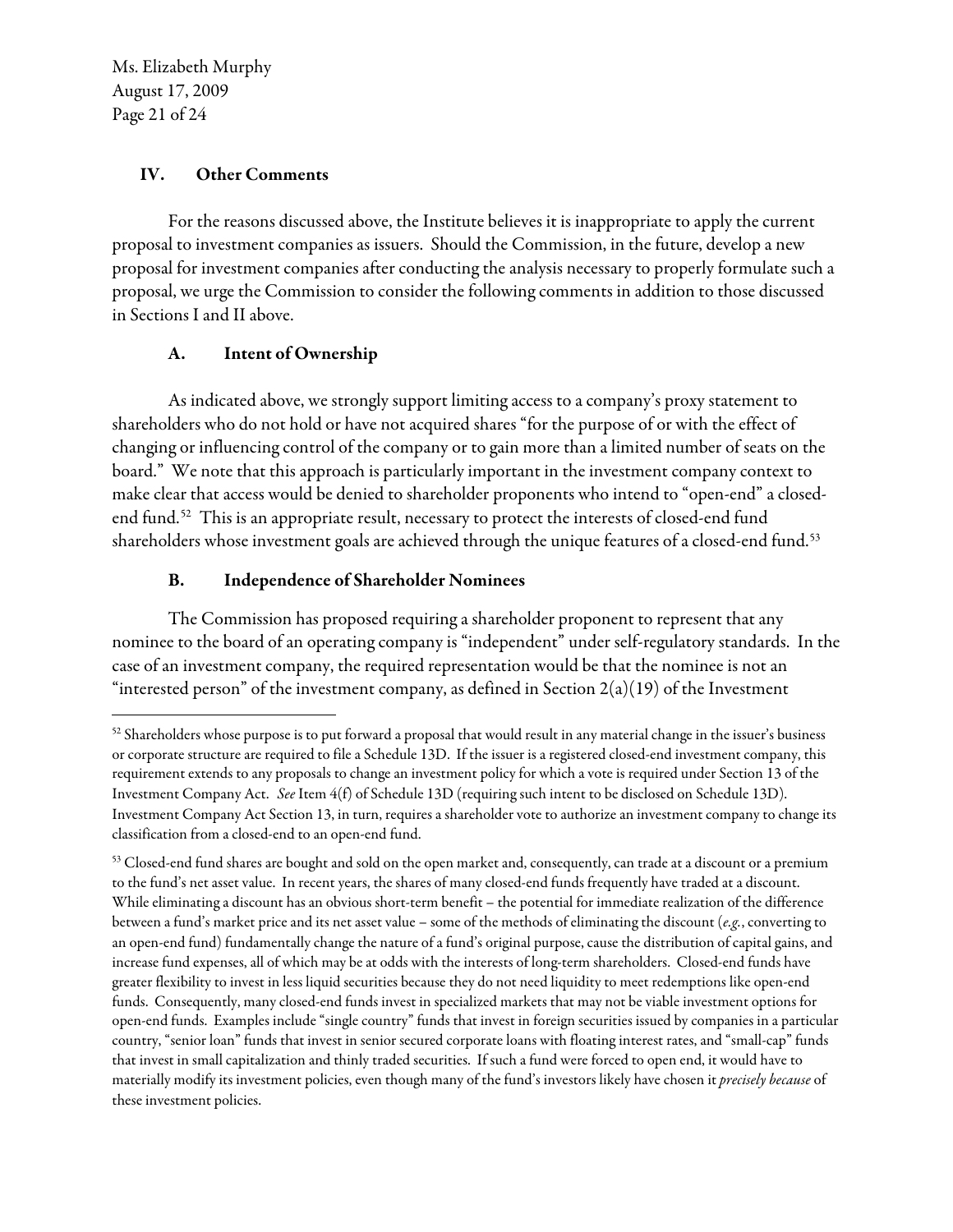Ms. Elizabeth Murphy August 17, 2009 Page 22 of 24

Company Act. The Release requests comment on whether the Commission should apply the "interested person" standard of Section  $2(a)(19)$  with respect to the representation that a nominee be independent from an investment company. The Institute strongly agrees that because, as noted in the Release, the Section  $2(a)(19)$  test is tailored to the types of conflicts of interest faced by investment company directors, it is more appropriate for investment company directors than the independence standard applied to directors of other companies. In addition, such a provision is critical given that investment companies must have a specified percentage of independent directors to be able to comply with certain statutory and regulatory requirements.

It often is not immediately apparent when a nominee's relationships and investments make the nominee ineligible under Section  $2(a)(19)$ . This is particularly true for investment companies that have subadvisers or whose adviser is part of a large a financial services firm. To identify such relationships, most investment companies ask all nominees and potential nominees to complete a detailed questionnaire. We recommend that the Commission clarify that shareholder nominees would be required to satisfactorily complete the same questionnaire as other nominees at the company's request.

# C. Universal Proxy

As explained in Section II above, we strongly recommend permitting operating companies to provide shareholders with the ability to check a box and vote for the entire company-recommended slate. Because investment companies have a far higher proportion of retail shareholders than most operating companies, and retail shareholders are less likely than institutional investors to vote their proxies, it is more difficult for investment companies to achieve quorums. Investment companies that fail to achieve quorum are forced to adjourn meetings and/or engage in multiple solicitations, thereby significantly increasing costs for investment company shareholders.<sup>[54](#page-21-0)</sup> Making the recommended change therefore is essential in any rules that will apply to investment companies.

# D. Disclosure Requirements

 $\overline{a}$ 

The Commission has proposed requiring disclosure regarding nominating shareholders and nominees, which we generally support. In addition, we recommend that any investment company nominating shareholder and nominee be required to disclose their motivation, including, among other

<span id="page-21-0"></span><sup>&</sup>lt;sup>54</sup> In deciding to approve an amendment to NYSE Rule 452 prohibiting broker voting for all issuers except investment companies, the Commission cited as a consideration the heighted problems that registered investment companies have in achieving quorums because of their disproportionately large retail shareholder base. Institute data shows that retail shareholders held about forty-five percent of the value of operating company shares as of December 2008, sixty-four percent of the value of mutual fund shares as of December 2007, and approximately ninety-five percent of closed-end fund shares as of December 2008. This data was consistent with data as of year-end 2005 that formed the basis for the Institute's report finding that engaging in multiple solicitations causes typical proxy costs to more than double from \$1.65 to \$3.68 for each shareholder account and expense ratios to rise between one to two basis points, on average, with some investment companies' expense ratios increasing more than five basis points. See Costs of Eliminating Discretionary Broker Voting on Uncontested Elections of Investment Company Directors (December 18, 2006).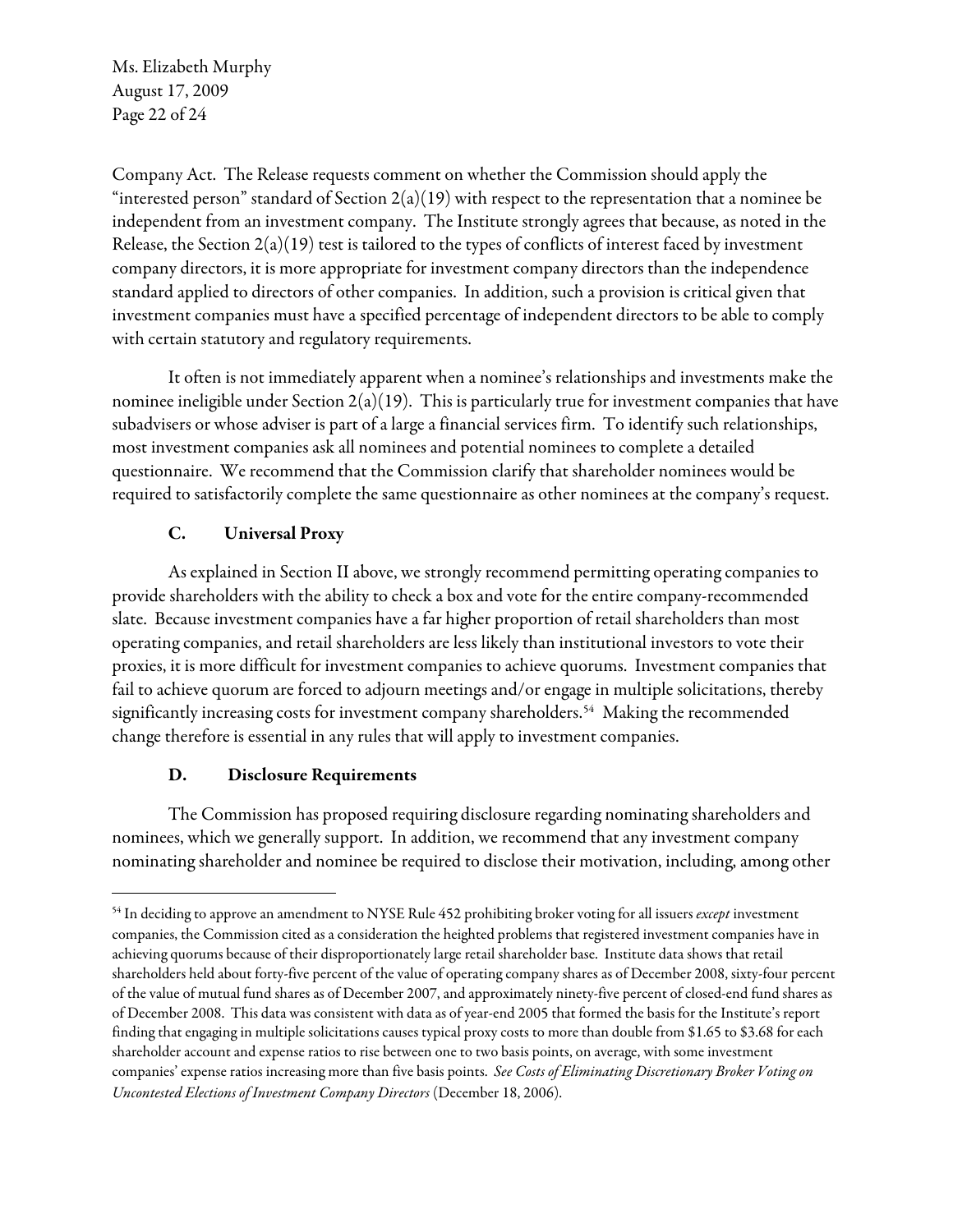Ms. Elizabeth Murphy August 17, 2009 Page 23 of 24

 $\overline{a}$ 

matters, whether there is any intention to modify the fund's investment objective or policies. This disclosure would be important to assist shareholders in making an informed voting decision, since presumably they have bought fund shares based on the fund's current investment objective as stated in the fund's prospectus. Further, we recommend requiring nominees to disclose if they are members of, or intend to seek membership on, boards of other unaffiliated investment companies. If a board member also sat on the board of another investment company, antitrust concerns could be raised and the free discussion among board members might be seriously compromised. Shareholders should be able to evaluate such critical information prior to making a voting decision.

# E. Filing Obligations for Investment Companies

The Commission has proposed requiring shareholder proponents of investment company director nominees to rely on the investment company assets as provided by the company on Form N-CSR. (Shareholder proponents of other companies could rely on the company's Form 10-Q or 10-K.) The Institute supports the proposed approach.

The Commission also has proposed requiring any company that did not hold an annual meeting during the prior year, or that changed the date of its annual meeting by more than 30 days from the prior year, to disclose on Form 8-K the date by which a shareholder proponent must submit notice of its intent to require that the company include that shareholder proponent's nominee on the company's proxy statement. The proposal would apply the same Form 8-K filing obligations to investment companies. The Release explains that the reason for this requirement is to help to ensure that a company's shareholders are made aware of the date by which they must submit a notice of intent to nominate a director on the company's proxy statement.

With regard to the Form 8-K filing requirement, the Release requests comment on whether investment companies should be permitted to provide this disclosure in a different manner. The Institute strongly urges the Commission not to adopt a Form 8-K filing requirement for investment companies. As the Institute has pointed out previously,<sup>[55](#page-22-0)</sup> investment companies typically are not required to file Form 8-K, and we do not believe it is necessary or appropriate to subject them to Form 8-K reporting for this purpose.<sup>[56](#page-22-1)</sup> Rather, we recommend that the Commission require investment companies to inform shareholder proponents of the intent to nominate date through another method (or combination of methods) of disclosure that is reasonably designed to provide notice of the date to

<span id="page-22-0"></span><sup>&</sup>lt;sup>55</sup> See, e.g., 2003 ICI Letter at pp. 11-12 and Letter to Jonathan G. Katz, Secretary, U.S. Securities and Exchange Commission, from Dorothy M. Donohue, Associate Counsel, Investment Company Institute, dated December 13, 2002 (Institute comment letter regarding proposed Regulation Blackout Trading Restriction).

<span id="page-22-1"></span><sup>&</sup>lt;sup>56</sup> For the same reasons, we oppose the requirement that any series company file a Form 8-K disclosing the company's assets and the total number of shares outstanding and entitled to be voted. We similarly recommend that the Commission instead require this disclosure to appear in a press release, on a website, or through another means of communication.